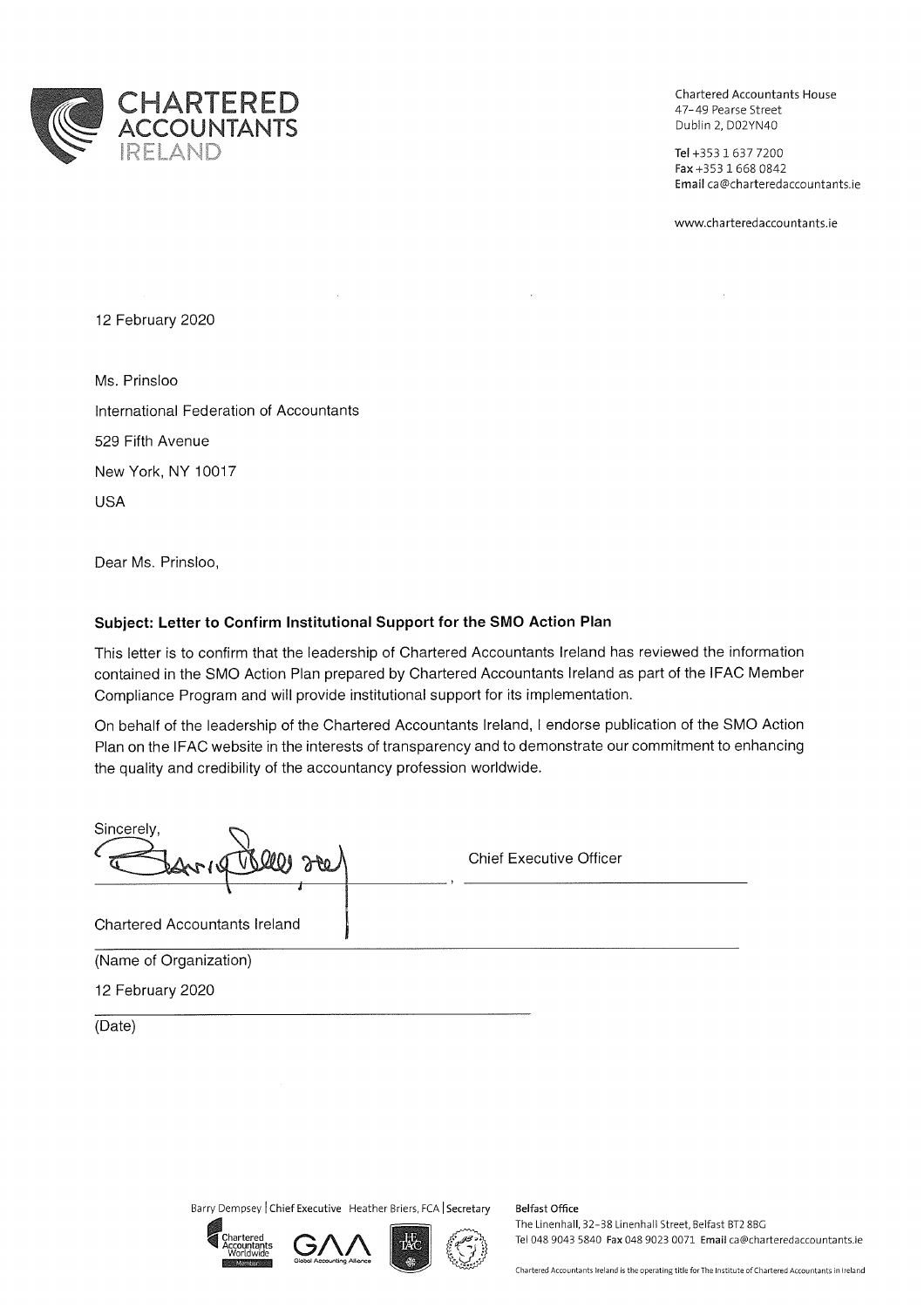## **BACKGROUND NOTE ON ACTION PLANS**

SMO Action Plans are developed by IFAC Members and Associates to demonstrate fulfillment of IFAC Statements of Membership Obligations (SMOs). SMOs require IFAC Members and Associates to support the adoption<sup>1</sup> and implementation<sup>2</sup> of international standards and other pronouncements issued by independent standard-setting boards under the auspices of IFAC as well as by the International Accounting Standards Board (IASB); and to establish a Quality Assurance (QA) review and Investigation and Disciplinary (I&D) systems.

IFAC Members and Associates conduct a self-assessment against the requirements of SMOs and identify areas where improvements are needed. Based on the results of the assessment, Members and Associates develop a SMO Action Plan to (a) demonstrate how they fulfill the requirements of the SMOs and (b) where some requirements are not yet addressed, to present plans towards their fulfillment.

SMO Action Plans are designed to be ever-green documents that provide a comprehensive description of the accountancy profession and its legislative and regulatory environment in the jurisdiction as well as the actions undertaken by IFAC Members or Associates to support adoption and implementation of international standards and best practices.

Regular updates of the SMO Action Plans are required as part of the IFAC Member Compliance Program.

### **Use of Information**

Please refer to the *[Disclaimer](http://www.ifac.org/about-ifac/membership/members/disclaimer)* published on the Compliance Program website.

### **ACTION PLAN**

| <b>IFAC Member:</b>                | <b>Chartered Accountants Ireland</b> |
|------------------------------------|--------------------------------------|
| <b>Approved by Governing Body:</b> | <b>ICAI Leadership</b>               |
| <b>Original Publish Date:</b>      | November 2009                        |
| Last Updated:                      | September 2019                       |
| <b>Next Update:</b>                | September 2022                       |

<sup>1. &</sup>lt;sup>1</sup> Adoption is concerned with the decision that international standards are appropriate for use in specific national financial reporting environments and with the actions necessary to effect those decisions, including incorporation into national requirements or requiring the use of international standards through law. Adoption may include a process to review draft international standards, translation, public exposure of proposed standards, approval, incorporation into national requirements as necessary, and promulgation of final standards, and, where applicable, a convergence process to eliminate or minimize differences between international and national standards.

 $2.$ <sup>2</sup> Implementation may include a process to build awareness of the adopted standards, provide relevant education and training, develop or disseminate implementation guidance and any other activities that promote proper understanding and use of the standards in practice.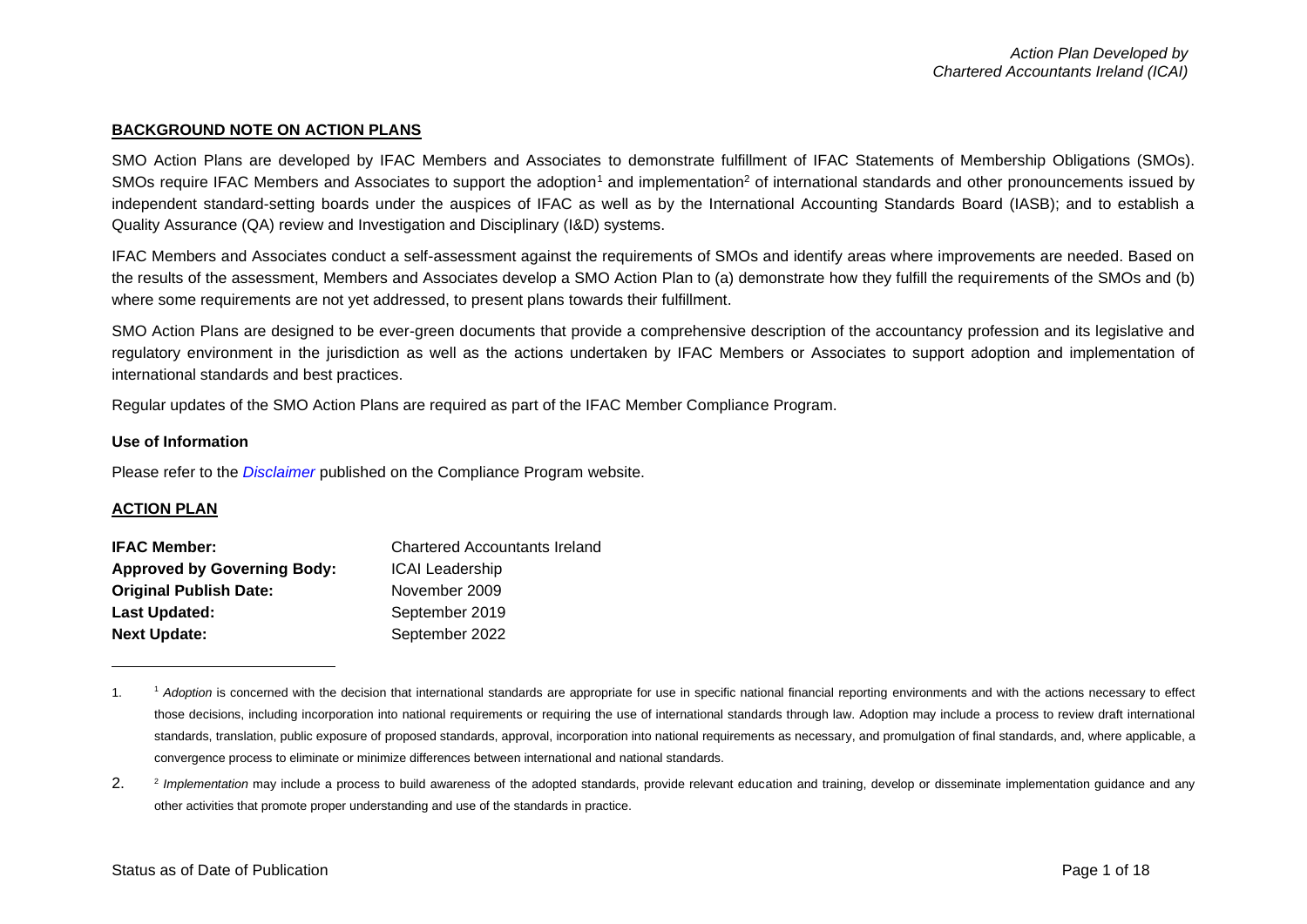## **Action Plan Subject:** SMO 1 and Quality Assurance<br>**Action Plan Objective:** Ensure a mandatory quality rev **Action Plan Objective:** Ensure a mandatory quality review program is in place for those members performing audits of financial statements of, as a minimum, listed company

| <br>π. | <b>Start Date</b> | Actions | Completion<br><b>Date</b> | <b>Responsibility</b> | <b>Resource</b> |
|--------|-------------------|---------|---------------------------|-----------------------|-----------------|
|        | Background        |         |                           |                       |                 |

In accordance with Ireland's Companies Act 2014 and the UK Companies Act, 2006 ICAI ('the Institute') is a body recognised in both Ireland and the UK to register and audit firms. The legal mechanisms by which this is achieved differs slightly between jurisdictions. Following implementation of the European Union's 'Audit Regulation & Directive' reforms in 2014, the Institute is no longer responsible for the monitoring of audits of 'Public Interest Entities (PIEs). This is now the responsibility of the State Competent Authority (in Ireland, the Irish Auditing and Accounting Supervisory Authority – IAASA; in the UK, the Financial Reporting Council – FRC). The Institute continues to operate a firm quality review/inspection regime for non-PIE audits. In this regard, the Institute is subject to independent oversight by IAASA & FRC.

The day to day performance to the Institute's regulatory functions are performed by its Professional Standards Department (previously known as CARB) ('PSD'). The Institute's own Chartered Accountants Regulatory Board, established by the Institute, oversees the conduct of the Institute's regulatory functions. The Terms of Reference of this Board are currently being reviewed to ensure it remains fit for purpose and meets appropriate governance practices, as well as expectations of external oversight bodies/competent authorities.

|    | <b>Maintaining Ongoing Processes</b> |                                                                                                                                                                                                                                                                                                                                                                              |         |            |                  |  |  |
|----|--------------------------------------|------------------------------------------------------------------------------------------------------------------------------------------------------------------------------------------------------------------------------------------------------------------------------------------------------------------------------------------------------------------------------|---------|------------|------------------|--|--|
|    | Ongoing                              | Audit monitoring processes and procedures are maintained and<br>revised on an ongoing basis to reflect changes to legislation and to<br>technical standards. Inspection methodology and performance is<br>subject to regular external assessment of IAASA/FRC. Where<br>changes are required/recommended by these authorities, these<br>are implemented as soon as possible. | Ongoing | <b>PSD</b> | <b>PSD Staff</b> |  |  |
| 2. | Ongoing                              | There is a continuing focus on ensuring the visit documentation<br>fully supports the conclusion and visit rating (SMO1 paragraph 47-<br>50).                                                                                                                                                                                                                                | Ongoing | <b>PSD</b> | <b>PSD Staff</b> |  |  |
| 3. | Ongoing                              | Ongoing training of all staff carrying out monitoring visits to update<br>them on technical and practical developments (SMO paragraph<br>52).                                                                                                                                                                                                                                | Ongoing | <b>PSD</b> | <b>PSD Staff</b> |  |  |
| 4. | Ongoing                              | To ensure the format of our reports continues to adequately cover<br>the elements set out in paragraph 70.<br>Report formats considered to be in compliance.<br>(SMO1 paragraph 70)                                                                                                                                                                                          | Ongoing | <b>PSD</b> | <b>PSD Staff</b> |  |  |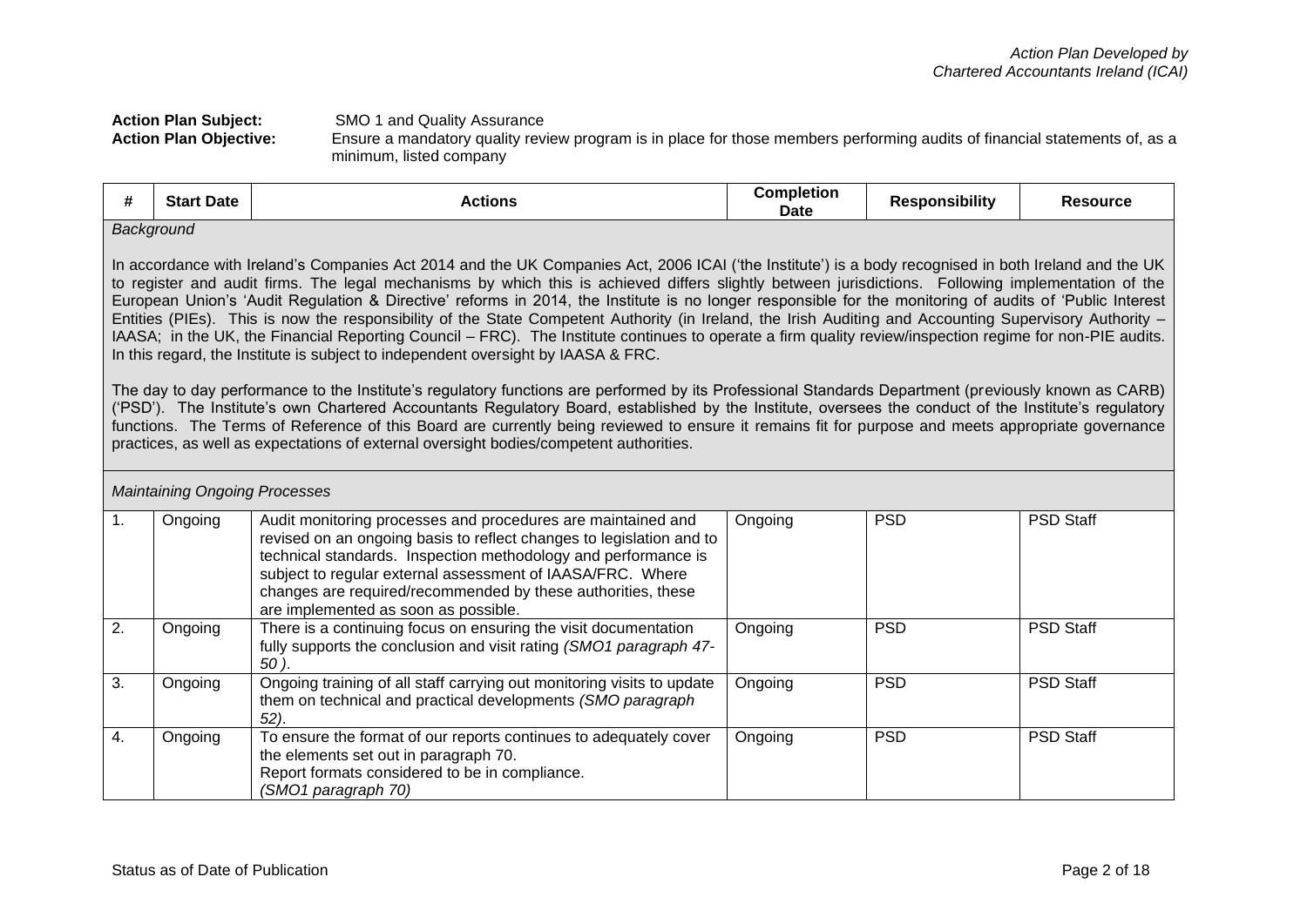## **Main Requirements of SMO 1**

| <b>Requirements</b>   |                                                                                                                                                                             |  | N | <b>Partially</b> | <b>Comments</b> |
|-----------------------|-----------------------------------------------------------------------------------------------------------------------------------------------------------------------------|--|---|------------------|-----------------|
| $\mathbf{1}$ .        | Scope of the system<br>At a minimum, mandatory QA reviews are required<br>for all audits of financial statements.                                                           |  |   |                  |                 |
|                       | Quality Control Standards and Other Quality Control<br><b>Guidance</b>                                                                                                      |  |   |                  |                 |
| 2.                    | Firms are required to implement a system of quality<br>control in accordance with the quality control<br>standards.                                                         |  |   |                  |                 |
| 3.                    | Most up to date versions of ISQC 1 and other<br>relevant ISAs are adopted as the quality control<br>standards.                                                              |  |   |                  |                 |
| 4.                    | Member Body assists firms in understanding the<br>objectives of quality control and in implementing and<br>maintaining appropriate systems of quality control.              |  |   |                  |                 |
|                       | <b>Review cycle</b>                                                                                                                                                         |  |   |                  |                 |
| 5.                    | A cycle-based, risk-based, or a mixed approach for<br>selecting firms for QA review is used.                                                                                |  |   |                  |                 |
| 6.                    | For cycle-based approach, quality control reviews are<br>required to take place at least every six years (and<br>every three years for audits of public interest entities). |  |   |                  |                 |
| <b>QA Review Team</b> |                                                                                                                                                                             |  |   |                  |                 |
| 7.                    | Independence of the QA Team is assessed and<br>documented.                                                                                                                  |  |   |                  |                 |
| 8.                    | QA Team possesses appropriate levels of expertise.                                                                                                                          |  |   |                  |                 |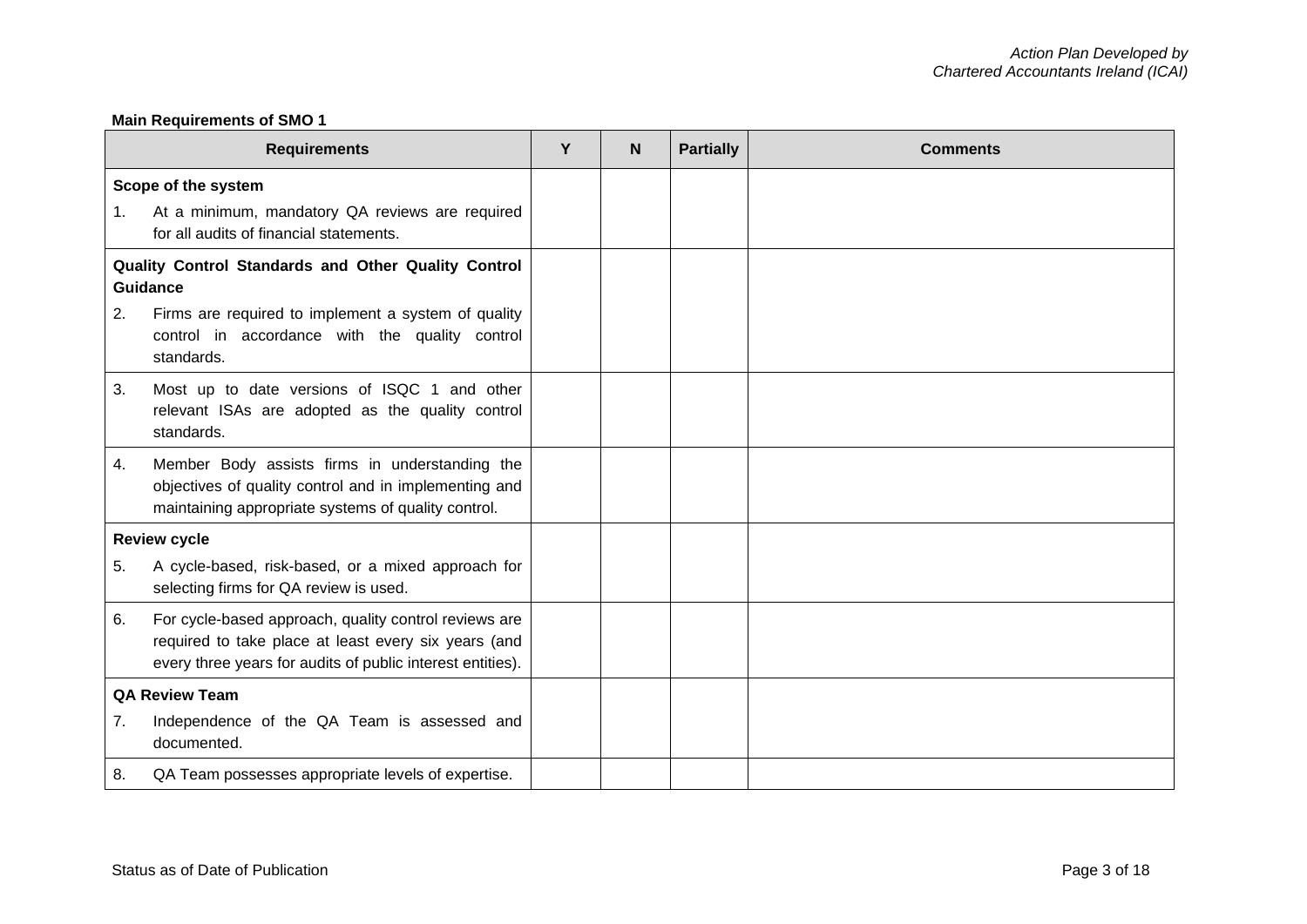|                                                    | <b>Requirements</b>                                                                                                                                        | Y | N | <b>Partially</b> | <b>Comments</b> |
|----------------------------------------------------|------------------------------------------------------------------------------------------------------------------------------------------------------------|---|---|------------------|-----------------|
|                                                    | <b>Reporting</b>                                                                                                                                           |   |   |                  |                 |
| 9.                                                 | Documentation of evidence supporting the quality<br>control review report is required.                                                                     |   |   |                  |                 |
| 10.                                                | A written report is issued upon conclusion of the QA<br>review and provided to the firm/partner reviewed.                                                  |   |   |                  |                 |
|                                                    | <b>Corrective and disciplinary actions</b>                                                                                                                 |   |   |                  |                 |
| 11.                                                | Reviewed firms/partners are required to make timely<br>adjustments to meet recommendations from the<br>review report.                                      |   |   |                  |                 |
| 12.                                                | QA review system is linked to the Investigation and<br>Discipline system.                                                                                  |   |   |                  |                 |
|                                                    | <b>Consideration of Public Oversight</b>                                                                                                                   |   |   |                  |                 |
| 13.                                                | The body responsible for QA reviews cooperates with<br>its oversight body and shares information on the<br>functioning of the QA review system, as needed. |   |   |                  |                 |
| Regular review of implementation and effectiveness |                                                                                                                                                            |   |   |                  |                 |
| 14.                                                | Regular reviews of implementation and effectiveness<br>of the system are performed.                                                                        |   |   |                  |                 |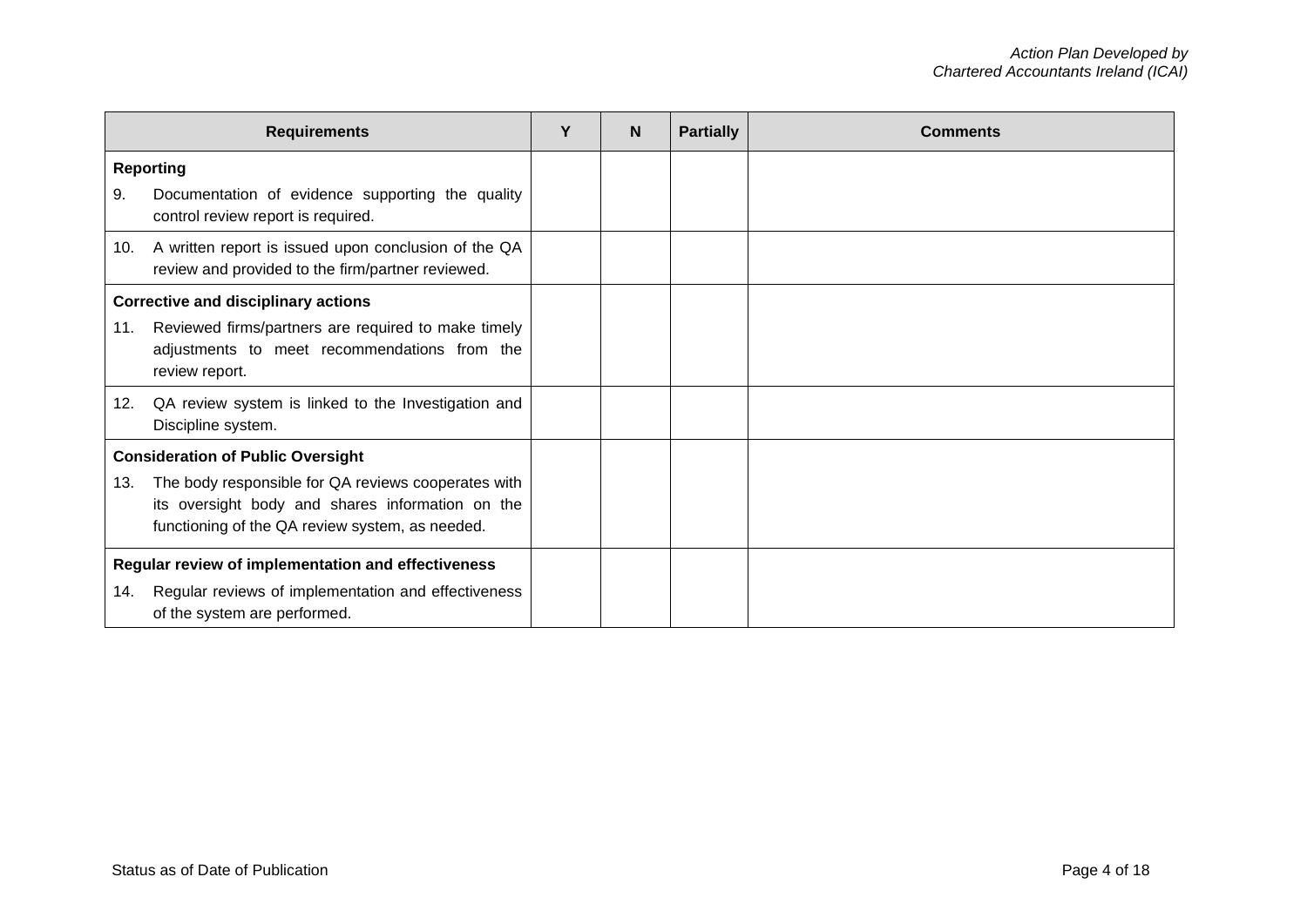Action Plan Subject: SMO 2–International Education Standards for Professional Accountants and Other Pronouncements Issued by the IAESB<br>Action Plan Objective: To ensure the continued compliance with the provisions of IES1 t To ensure the continued compliance with the provisions of IES1 to 8

| #                   | <b>Start Date</b>         | <b>Actions</b>                                                                                                                                                                                                                                                                                                                                                                 | <b>Completion</b><br><b>Date</b>        | <b>Responsibility</b>                                                                         | <b>Resource</b>                                                                                       |  |  |  |
|---------------------|---------------------------|--------------------------------------------------------------------------------------------------------------------------------------------------------------------------------------------------------------------------------------------------------------------------------------------------------------------------------------------------------------------------------|-----------------------------------------|-----------------------------------------------------------------------------------------------|-------------------------------------------------------------------------------------------------------|--|--|--|
|                     | <b>Background:</b>        |                                                                                                                                                                                                                                                                                                                                                                                |                                         |                                                                                               |                                                                                                       |  |  |  |
|                     | <b>Suggested Content:</b> |                                                                                                                                                                                                                                                                                                                                                                                |                                         |                                                                                               |                                                                                                       |  |  |  |
|                     | jurisdiction.             | Body/bodies involved in the initial professional development (IPD) and continuous professional development (CPD) of professional accountants in the                                                                                                                                                                                                                            |                                         |                                                                                               |                                                                                                       |  |  |  |
| $\bullet$           |                           | Law/regulation that defines IPD and CPD requirements for professional accountants in the jurisdiction, if any.                                                                                                                                                                                                                                                                 |                                         |                                                                                               |                                                                                                       |  |  |  |
| $\bullet$           | be clearly identified.    | A statement on compliance of the IPD and CPD requirements for professional accountants with those of IES. Areas of less than full compliance should                                                                                                                                                                                                                            |                                         |                                                                                               |                                                                                                       |  |  |  |
| $\bullet$           |                           | If IES are adopted by law, description of the due process.                                                                                                                                                                                                                                                                                                                     |                                         |                                                                                               |                                                                                                       |  |  |  |
| $\bullet$           |                           | If there is an oversight of the certification process, description of the due process.                                                                                                                                                                                                                                                                                         |                                         |                                                                                               |                                                                                                       |  |  |  |
| $\bullet$           |                           | Translation of IES into national language, if applicable.                                                                                                                                                                                                                                                                                                                      |                                         |                                                                                               |                                                                                                       |  |  |  |
|                     |                           | Overview of past and planned actions undertaken by Member or Associate in accordance with the Applicability Framework to either (1) incorporate<br>the requirements of IES in the jurisdiction; (2) support the adoption of IES; (3) support the implementation of IES; and (4) support Member's or<br>Associate's members in understanding and implementing the requirements. |                                         |                                                                                               |                                                                                                       |  |  |  |
|                     |                           | Implementation Guidance and Maintaining Ongoing Processes                                                                                                                                                                                                                                                                                                                      |                                         |                                                                                               |                                                                                                       |  |  |  |
|                     | Jan 2005<br>onwards       | IES 1 to 8 are fully implemented. This was confirmed as<br>part of internal review undertaken in 2008 and again in<br>2017. An annual syllabus update of the ACA<br>qualification and its experience requirements ensures<br>that compliance is maintained.                                                                                                                    | Latest review<br>undertaken in<br>2017. | <b>Education Training</b><br>Department (ETD)<br>is responsible for<br>ensuring<br>compliance | Director of Education & Training<br><b>Education Training &amp; Lifelong</b><br>Learning (ETL3) Board |  |  |  |
| $\overline{2}$<br>3 | <b>July 2008</b>          | CPD Regulations implementing the monitoring provisions<br>of IES8 came into effect in July 2008. Compliance return<br>issued to all members since February 2009. Non-<br>compliance with the Institute's CPD Regulations render a<br>member liable to disciplinary action.<br>Acceptable CPD activities are not limited to those                                               | Ongoing<br>Ongoing                      | Chartered<br>Accountants<br><b>Regulatory Board</b><br>(CARB)/PSD staff<br>Institute          | PSD staff<br>CPD respources provided by the                                                           |  |  |  |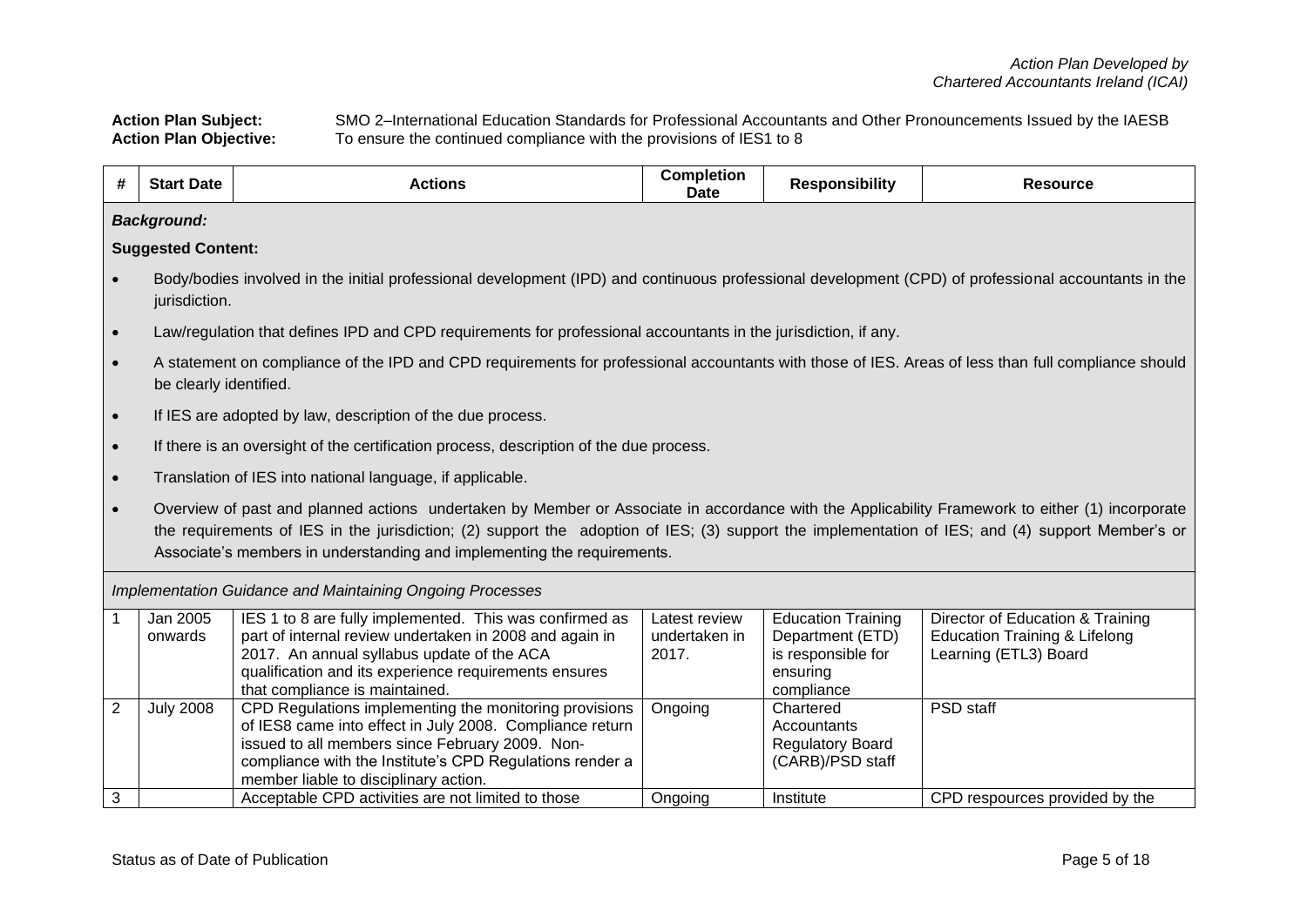| # | <b>Start Date</b>                                                                                                             | <b>Actions</b>                                                                                                                                                                                                                          | <b>Completion</b><br>Date | <b>Responsibility</b>                 | Resource   |  |  |
|---|-------------------------------------------------------------------------------------------------------------------------------|-----------------------------------------------------------------------------------------------------------------------------------------------------------------------------------------------------------------------------------------|---------------------------|---------------------------------------|------------|--|--|
|   |                                                                                                                               | provided by Chartered Accountants Ireland. Any activity<br>appropriate can be used for learning and development<br>purposes. This Institute offers a range of post<br>qualification awards to support members in their chosen<br>field. |                           |                                       | Institute. |  |  |
|   | May 2019                                                                                                                      | Auditing Qualification (AQ) Regulations updated in 2018<br>to meet all regulatory requirements. The award of the<br>AQ confirms education requirements required have been<br>met.                                                       | May 2019                  | Institute &<br><b>Education Board</b> | N/A        |  |  |
|   | Contributing to International Standard-Setting (See SMO Action Plan Update Explanatory Note for examples of possible actions) |                                                                                                                                                                                                                                         |                           |                                       |            |  |  |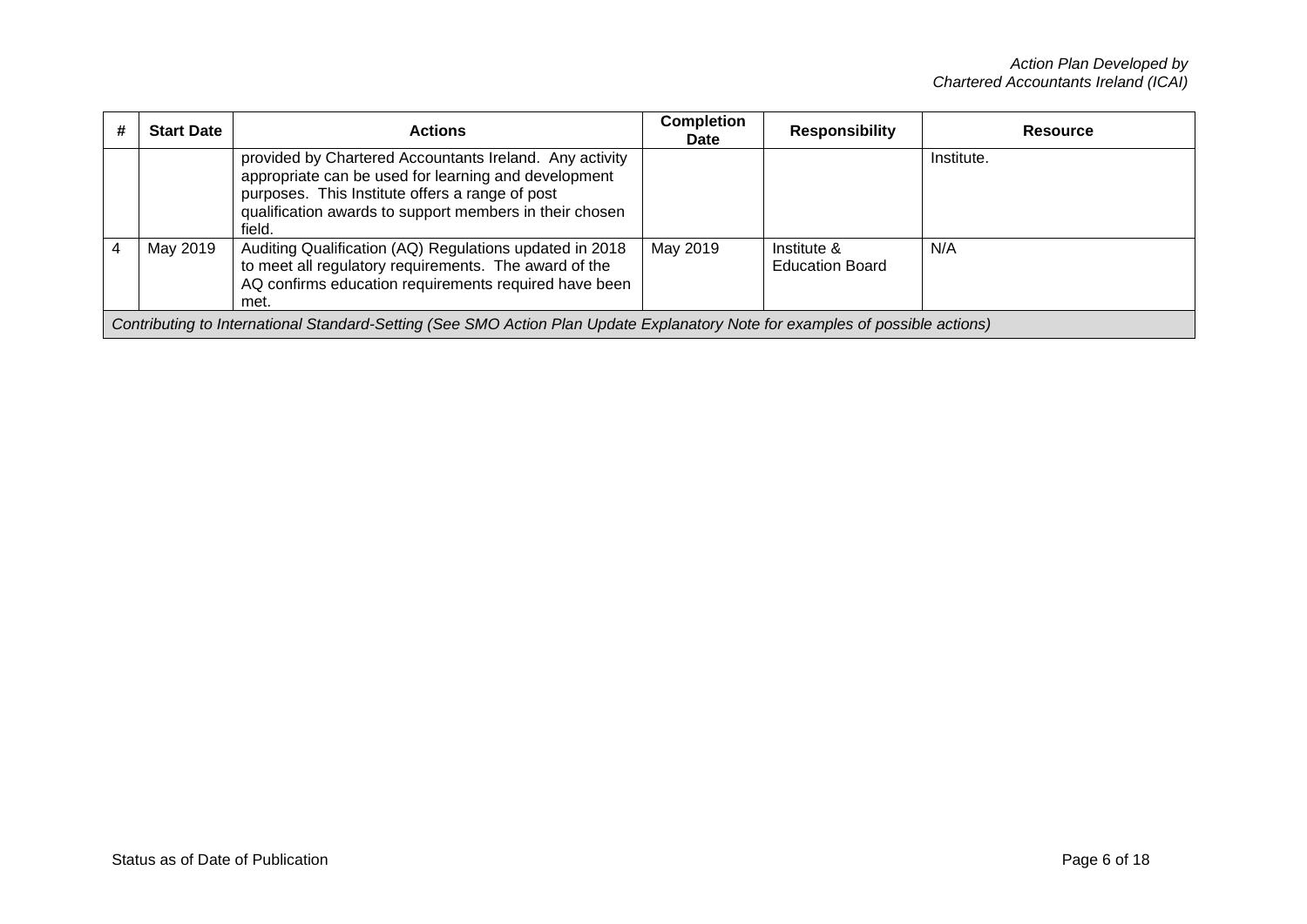| <b>Action Plan Subject:</b>   | SMO 3–International Standards and other Pronouncements Issued by the IAASB |
|-------------------------------|----------------------------------------------------------------------------|
| <b>Action Plan Objective:</b> | Promote Convergence with IAASB Pronouncements                              |

| #                                                                                                | <b>Start Date</b>                                                                                                                                                                                                                                                                                                                                                                                                                                                                                                                                                                                                                                                                                                                                                                                                                                                                                                                                                                                                                                                                                                                                                                                                                                                                                                                                                                                                                                                                                                                                                                                                                                                                                                                                                                                                                                                                                                                                                                                                              | <b>Actions</b>                                                                                                                                                                                                                                                                                                                                           | <b>Completion</b><br><b>Date</b> | <b>Responsibility</b>                                                                                       | <b>Resource</b>                             |  |  |
|--------------------------------------------------------------------------------------------------|--------------------------------------------------------------------------------------------------------------------------------------------------------------------------------------------------------------------------------------------------------------------------------------------------------------------------------------------------------------------------------------------------------------------------------------------------------------------------------------------------------------------------------------------------------------------------------------------------------------------------------------------------------------------------------------------------------------------------------------------------------------------------------------------------------------------------------------------------------------------------------------------------------------------------------------------------------------------------------------------------------------------------------------------------------------------------------------------------------------------------------------------------------------------------------------------------------------------------------------------------------------------------------------------------------------------------------------------------------------------------------------------------------------------------------------------------------------------------------------------------------------------------------------------------------------------------------------------------------------------------------------------------------------------------------------------------------------------------------------------------------------------------------------------------------------------------------------------------------------------------------------------------------------------------------------------------------------------------------------------------------------------------------|----------------------------------------------------------------------------------------------------------------------------------------------------------------------------------------------------------------------------------------------------------------------------------------------------------------------------------------------------------|----------------------------------|-------------------------------------------------------------------------------------------------------------|---------------------------------------------|--|--|
| Supporting Convergence with IAASB Pronouncements and Contributing to Standard-setting Activities | <b>Background</b><br>The Institute requires its members to use the International Standards on Auditing (ISAs) (Ireland) and International Standards (ISAs) (UK) in the audit of all<br>financial statements in each respective jurisdiction. These standards, which are closely based on those issued by the International Auditing and Assurance<br>Standards Board (IAASB), are set by the respective auditing standard-setter, the Irish Auditing and Accounting Supervisory Authority ('IAASA') in Ireland and<br>the Financial Reporting Council ('FRC') in the UK. IAASA assumed responsibility for audit standard setting in Ireland in June 2016 following the coming into<br>force of the EU Audit Regulation and Directive. Its Board adopted a policy of remaining as close to the UK audit framework as is allowed by EU/Irish law.<br>The FRC publishes guidance documents on issues of relevance to UK auditors and IAASA has commenced the process of issuing guidance notes relevant to<br>Irish auditors. The Institute also issues from time to time guidance on matters not covered by the standards or the guidance issued by the standard setters.<br>The Institute supports high quality audit and the use of the auditing standards through its student education syllabus, its suite of training programmes and<br>conferences and by delivering guidance on implementation, such as the Procedures for Quality Audit.<br>The ISAs (Ireland) and (UK) incorporate auditor reporting requirements arising from Irish/UK company law and the EU Audit Regulation.<br>The Companies Act 2014 in Ireland and the Companies Act 2006 and related regulations set out the requirements for statutory audit and the exemptions<br>available for small companies. Both jurisdiction have set the exemption at the maximum level allowed by the EU, which is companies with turnover not in<br>excess of €12 million, a balance sheet total not in excess of €6 million and average employees not exceeding 50. |                                                                                                                                                                                                                                                                                                                                                          |                                  |                                                                                                             |                                             |  |  |
| 5.                                                                                               | Ongoing                                                                                                                                                                                                                                                                                                                                                                                                                                                                                                                                                                                                                                                                                                                                                                                                                                                                                                                                                                                                                                                                                                                                                                                                                                                                                                                                                                                                                                                                                                                                                                                                                                                                                                                                                                                                                                                                                                                                                                                                                        | Responses issued to IAASB, FRC and IAASA consultations<br>regarding auditing and ethical standard setting;<br>Institute members alerted to IAASB proposals via the website,<br>weekly eBulletins and other regular publications;<br>All responses posted to the Institute's website;<br>Institute involvement on Accountancy Europe Members<br>Assembly. | Ongoing                          | Director,<br>Representation and<br><b>Technical Policy;</b><br>Chairman Audit and<br>Assurance<br>Committee | Institute Technical Staff and<br>volunteers |  |  |
| 6.                                                                                               | Ongoing                                                                                                                                                                                                                                                                                                                                                                                                                                                                                                                                                                                                                                                                                                                                                                                                                                                                                                                                                                                                                                                                                                                                                                                                                                                                                                                                                                                                                                                                                                                                                                                                                                                                                                                                                                                                                                                                                                                                                                                                                        | Regular meetings and discussions with IAASA staff and members<br>of the Technical Advisory Panel (which advises IAASA Board and                                                                                                                                                                                                                          | Ongoing                          | Director,<br>Representation and                                                                             | Institute Technical Staff and<br>volunteers |  |  |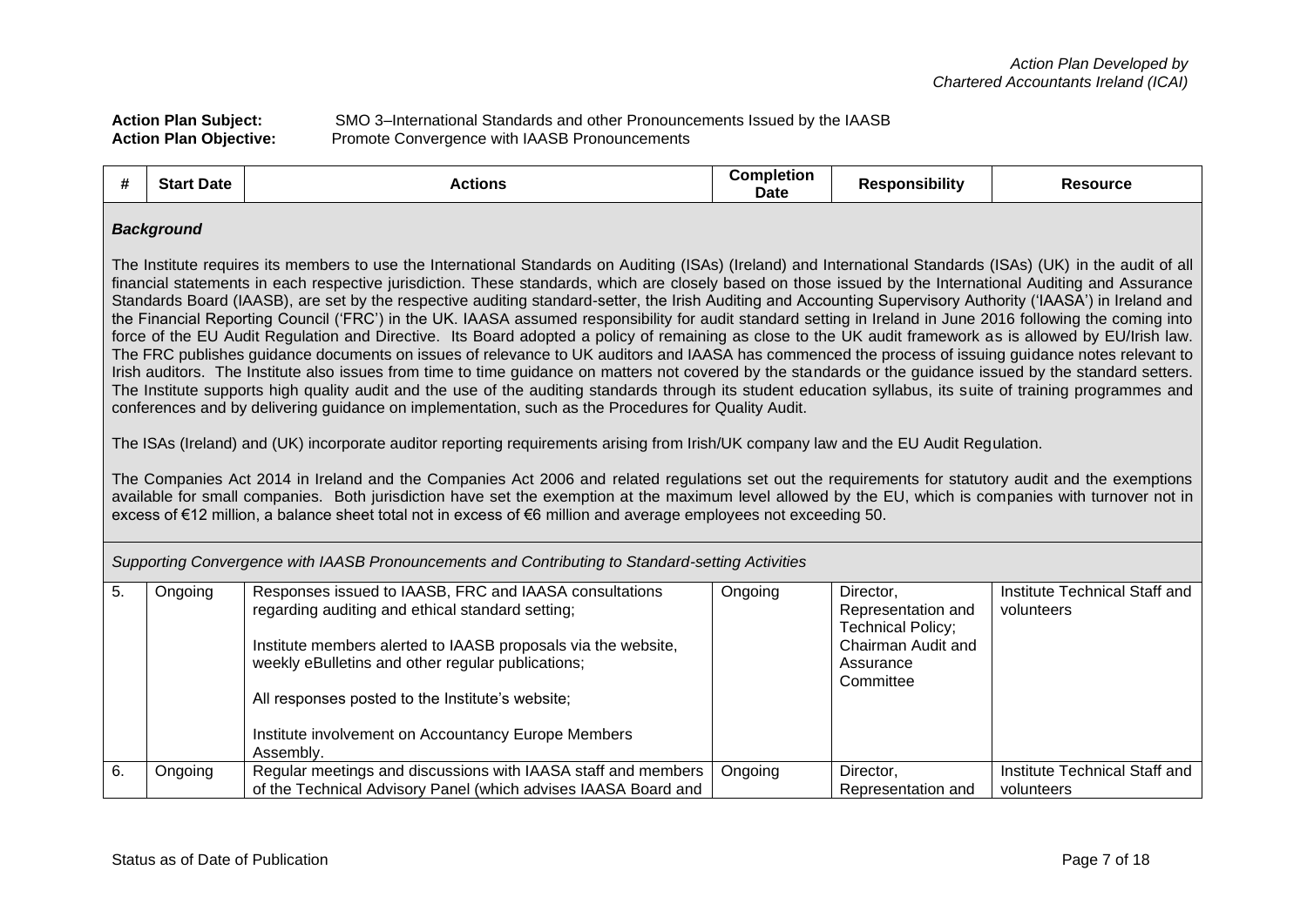| #              | <b>Start Date</b>                    | <b>Actions</b>                                                                                                                                                                                                                                                                                             | <b>Completion</b><br>Date | <b>Responsibility</b>                                                                                                                                  | <b>Resource</b>                                                   |  |  |
|----------------|--------------------------------------|------------------------------------------------------------------------------------------------------------------------------------------------------------------------------------------------------------------------------------------------------------------------------------------------------------|---------------------------|--------------------------------------------------------------------------------------------------------------------------------------------------------|-------------------------------------------------------------------|--|--|
|                |                                      | Staff on matters relating to auditing standards) and<br>communciation with FRC secretariat;<br>The purpose of such meetings is to exchange views on upcoming<br>proposals, particularly as they relate to audit and assurance<br>issues and to share information on local issues and<br>developments.      |                           | <b>Technical Policy;</b><br>Chairman Audit and<br>Assurance<br>Committee                                                                               |                                                                   |  |  |
|                |                                      | The Audit and Assurance Committee is a technical committee of<br>the Institute whose primary function is to consider and respond to<br>proposals in the area of audit and assurance and to develop<br>guidance for members on general issues of an audit and<br>assurance nature.                          |                           |                                                                                                                                                        |                                                                   |  |  |
|                |                                      | <b>Education and Awareness Building</b>                                                                                                                                                                                                                                                                    |                           |                                                                                                                                                        |                                                                   |  |  |
| 7 <sub>1</sub> | Ongoing                              | The Institute promotes high quality audit and the use of the ISAs<br>(Ireland) and (UK) through<br>the publication of appropriate guidance documents;<br>articles in professional journals;<br>dedicated webpages;<br>the suite of Training programmes and conferences; and<br>student education syllabus. | Ongoing                   | Director,<br>Representation and<br><b>Technical Policy,</b><br>Director, Education<br>and Director,<br>Member Services,<br>Operations &<br>Development | <b>Relevant Institute</b><br>departmental staff and<br>volunteers |  |  |
|                | <b>Maintaining Ongoing Processes</b> |                                                                                                                                                                                                                                                                                                            |                           |                                                                                                                                                        |                                                                   |  |  |
| 8.             | Ongoing                              | Through the Audit and Assurance Committee, the Institute<br>continues to monitor proposals and developments at IAASB and<br>as noted above engage with various IAASA/IESBA consultations                                                                                                                   | Ongoing                   | Director,<br>Representation and<br><b>Technical Policy</b>                                                                                             | Institute Technical Staff and<br>volunteers                       |  |  |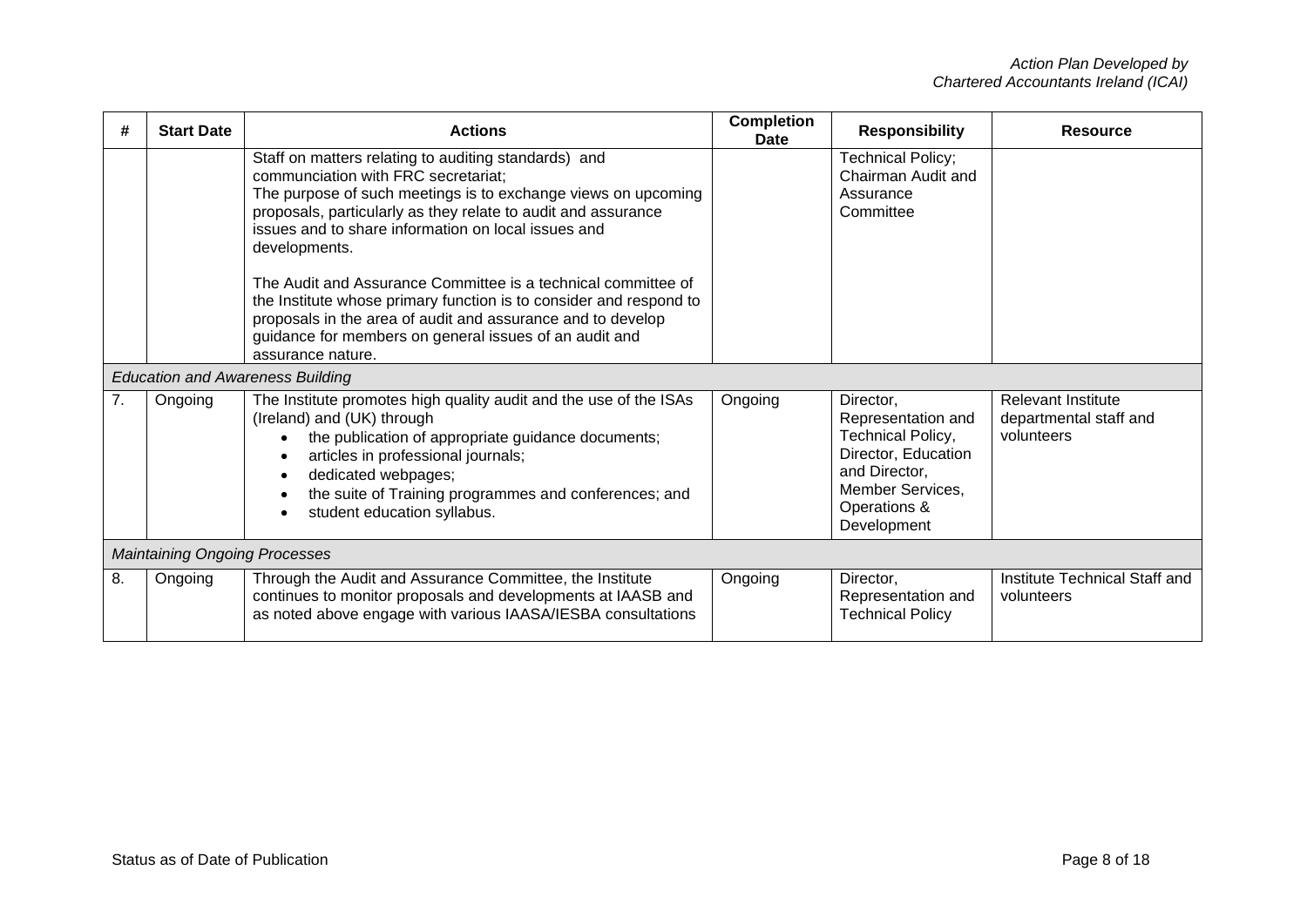## Action Plan Subject: SMO 4 - IESBA Code of Ethics<br>Action Plan Objective: Ensure alignment of Institute Co **Action Plan Objective:** Ensure alignment of Institute Code of Ethics with IESBA Code of Ethics and use best endeavours for convergence of auditor independence standards

| #                                           | <b>Start Date</b>                                                                                                                                                                                                                                                                                                                                                                                                                                                                                                                                                                                                                                                                                                                                                                                   | <b>Actions</b>                                                                                                                                                                                                                                                                                                                                                                                                                                                                                                      | <b>Completion</b><br>Date | <b>Responsibility</b>     | <b>Resource</b> |  |  |  |
|---------------------------------------------|-----------------------------------------------------------------------------------------------------------------------------------------------------------------------------------------------------------------------------------------------------------------------------------------------------------------------------------------------------------------------------------------------------------------------------------------------------------------------------------------------------------------------------------------------------------------------------------------------------------------------------------------------------------------------------------------------------------------------------------------------------------------------------------------------------|---------------------------------------------------------------------------------------------------------------------------------------------------------------------------------------------------------------------------------------------------------------------------------------------------------------------------------------------------------------------------------------------------------------------------------------------------------------------------------------------------------------------|---------------------------|---------------------------|-----------------|--|--|--|
|                                             | Background<br>The Institute itself has responsibility for setting ethical requirements for its members. The IFAC Code of Ethics (issued and in effect in June 2006) was<br>adopted with specific additions, using IFAC wording, and comments where needed for the purpose of the United Kingdom and Ireland markets (as the<br>Institute is a professional body for United Kingdom and Ireland) or where additional guidance was considered useful. In addition ICAI members are required<br>to comply with the IAASA/FRC Ethical Standards for Auditors.<br>The Institute, monitors the work program of the International Ethics Standards Board for Accountants (IESBA) and produce specific materials and CPD<br>courses to its members to assist with the implementation of the Code of Ethics. |                                                                                                                                                                                                                                                                                                                                                                                                                                                                                                                     |                           |                           |                 |  |  |  |
| <b>Education &amp; Promotion Activities</b> | The Institute is heavily involved in the promotion of ethical values and providing training to members. Reference made regularly to the importance of<br>integrity and high ethical values in speeches and articles by Institute officers and senior staff. New members admitted to the Institute have to take an oath<br>to uphold the Institute's ethical values.<br>The Institute has recently appointed a Head of Ethics and Governance to advance its agenda in this regard.                                                                                                                                                                                                                                                                                                                   |                                                                                                                                                                                                                                                                                                                                                                                                                                                                                                                     |                           |                           |                 |  |  |  |
| 9.                                          | Ongoing                                                                                                                                                                                                                                                                                                                                                                                                                                                                                                                                                                                                                                                                                                                                                                                             | Ongoing internal presentations/discussions with Institute staff responsible<br>for student and CPD education and member QA monitoring.                                                                                                                                                                                                                                                                                                                                                                              | Ongoing                   | Pan Institute<br>action   | Institute staff |  |  |  |
| 10.                                         | Ongoing                                                                                                                                                                                                                                                                                                                                                                                                                                                                                                                                                                                                                                                                                                                                                                                             | Publicity in member alerts, journals, website etc of new Code and impact<br>of any changes of substance. Ethics Web Page updated regularly<br>Regulatory Update issued quarterly.<br>Series of events on ethics and governance stages each year on topical<br>issues<br>New Institute Ethics & Governance Committee established in 2014 with<br>the objective of driving a renewed focus of the Institute on ethics and<br>governance.<br>Institute's Strategy 2020 is underpinned by the Institute's commitment to | Ongoing                   | Pan Institute<br>activity | Institute staff |  |  |  |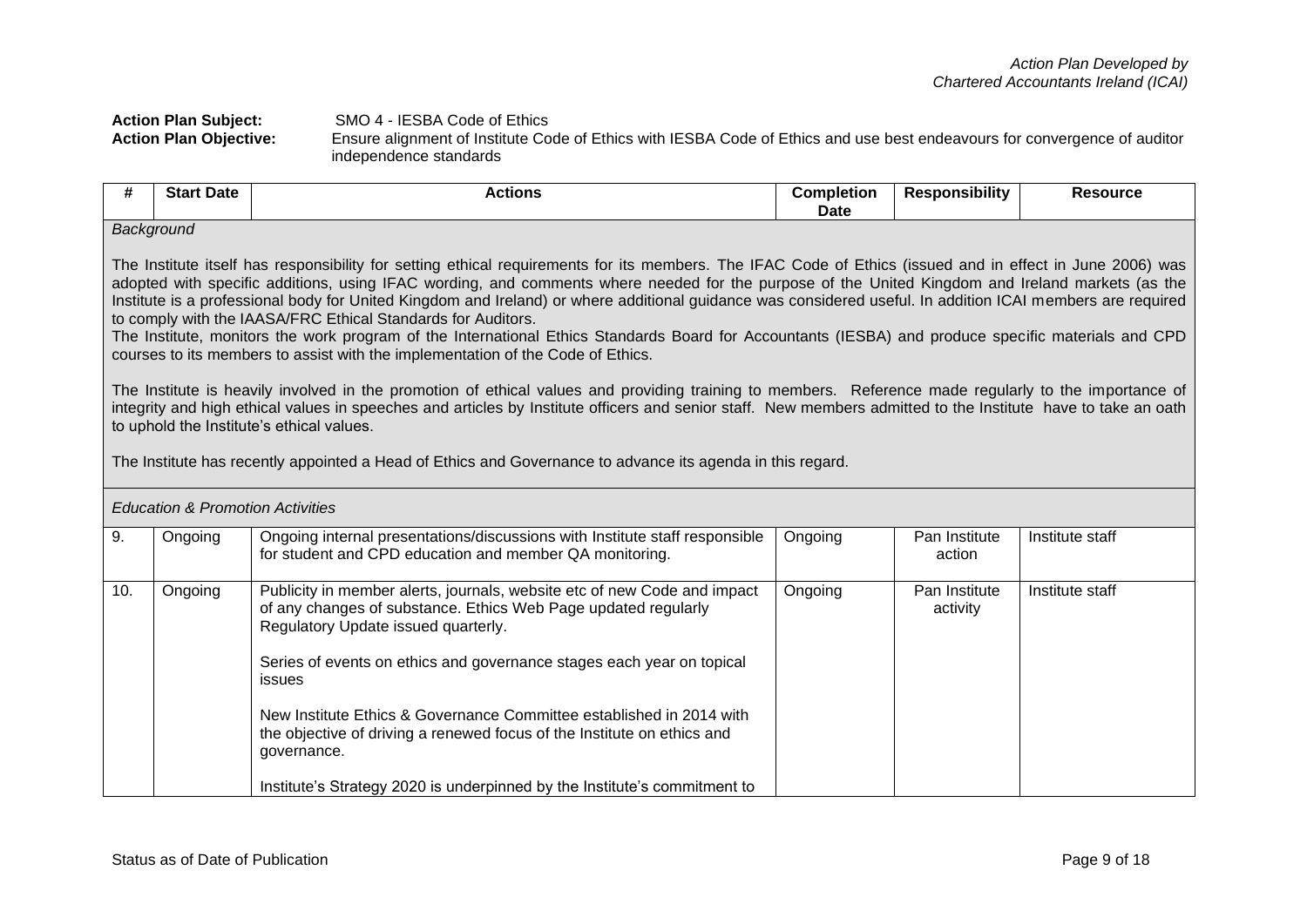| #   | <b>Start Date</b>                  | <b>Actions</b>                                                                                                                                             | <b>Completion</b><br>Date | <b>Responsibility</b> | <b>Resource</b>                   |
|-----|------------------------------------|------------------------------------------------------------------------------------------------------------------------------------------------------------|---------------------------|-----------------------|-----------------------------------|
|     |                                    | high standards of integrity and ethical conduct.                                                                                                           |                           |                       |                                   |
|     | <b>Monitoring Activities</b>       |                                                                                                                                                            |                           |                       |                                   |
| 11. | Ongoing                            | Developments and amendments to the IFAC Code are monitored through<br>monitoring IESBA communications.                                                     | Ongoing                   | Institute/PSD         | Institute/PSD staff               |
| 12. | Ongoing                            | Developments affecting Institute members will be communicated by<br>means of newsletters, journals and similar media.                                      | Ongoing                   | Institute             | Institute & PSD staff             |
|     | <b>Maintaining Ongoing Process</b> |                                                                                                                                                            |                           |                       |                                   |
| 13. | Ongoing                            | Responses to consultations and proposed changes will be discussed with<br>the other accountancy bodies forming the membership of the CCAB<br>Ethics Group. | Ongoing                   | Institute -           | Committees and<br>Institute staff |
| 14. | Ongoing                            | Periodic view of CPD and student training material                                                                                                         | Ongoing                   | Institute             | Institute staff                   |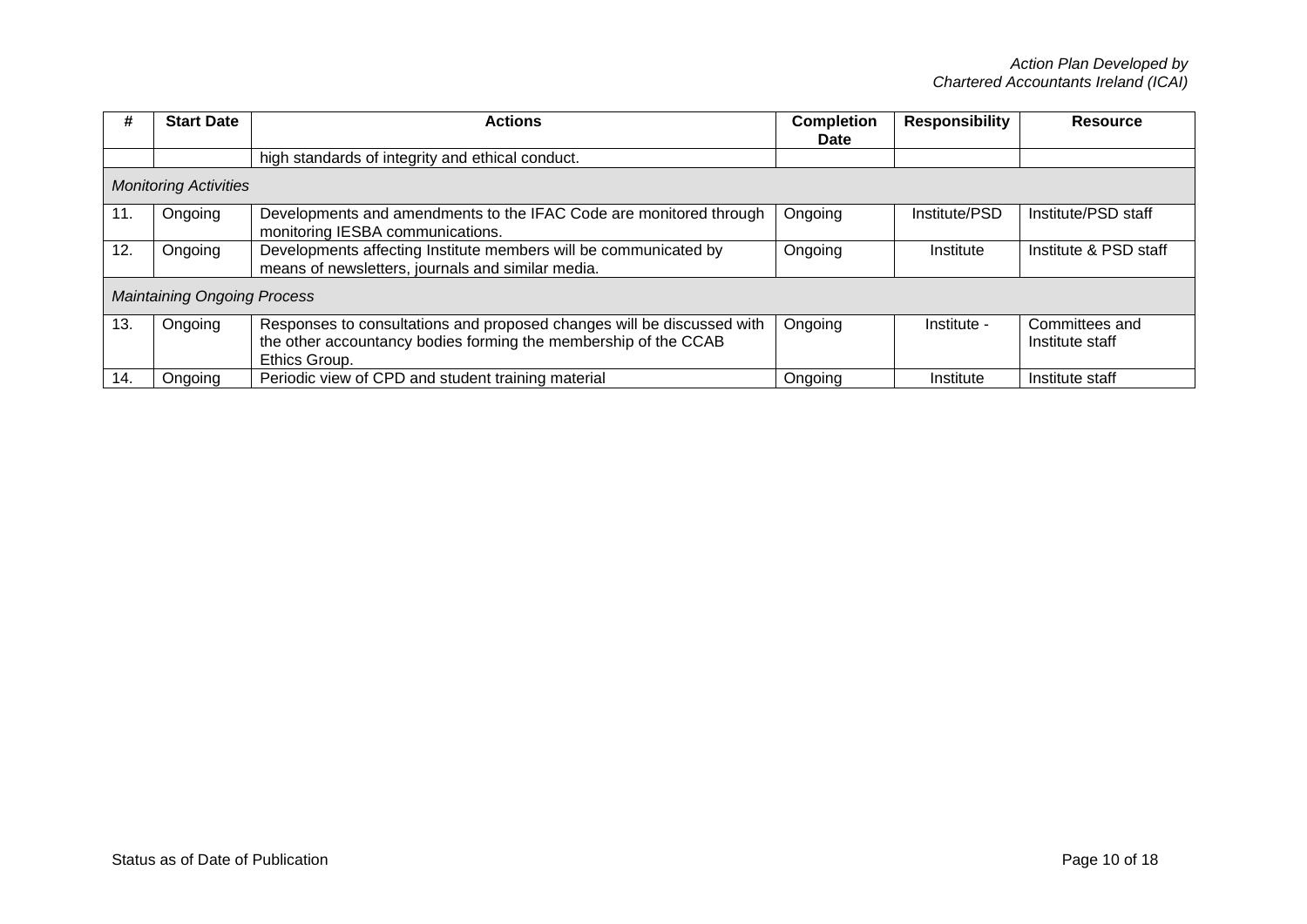**Action Plan Subject:** SMO 5–International Public Sector Accounting Standards and Other Pronouncements Issued by the IPSASB **Action Plan Objective:** Promote IPSAS and IPSASB Initiatives in Ireland

| #   | <b>Start Date</b>                                                                                                                                                                                                                                                                                                                                                                                                                                                                                                                                                                                                                                                                                                 | <b>Actions</b>                                                                                                                                                                       | <b>Completion</b><br>Date | <b>Responsibility</b>                                                                                        | <b>Resource</b>                                                                                                 |  |  |  |  |
|-----|-------------------------------------------------------------------------------------------------------------------------------------------------------------------------------------------------------------------------------------------------------------------------------------------------------------------------------------------------------------------------------------------------------------------------------------------------------------------------------------------------------------------------------------------------------------------------------------------------------------------------------------------------------------------------------------------------------------------|--------------------------------------------------------------------------------------------------------------------------------------------------------------------------------------|---------------------------|--------------------------------------------------------------------------------------------------------------|-----------------------------------------------------------------------------------------------------------------|--|--|--|--|
|     | <b>Background</b><br>The Irish Government's Department of Public Expenditure and Reform (DEPR) has overall responsibility for the setting of accounting rules and procedures<br>for central Government Departments in Ireland. Requirements with regard to the application of International Public Sector Accounting Standards (IPSAS)<br>have not yet been set. However, DEPR has commenced a project, following recent engagement with the OECD, with the objective of introducing a<br>accounting framework over the coming years. Chartered Accountants Ireland ('the Institute'), in particular through its Public Sector Committee, will seek to<br>support DEPR appropriately in undertaking this project. |                                                                                                                                                                                      |                           |                                                                                                              |                                                                                                                 |  |  |  |  |
|     |                                                                                                                                                                                                                                                                                                                                                                                                                                                                                                                                                                                                                                                                                                                   | Promoting the Incorporation of IPSASB requirements into National Public Sector Accounting Requirements                                                                               |                           |                                                                                                              |                                                                                                                 |  |  |  |  |
| 15. | Ongoing                                                                                                                                                                                                                                                                                                                                                                                                                                                                                                                                                                                                                                                                                                           | As above, the Institute will support DEPR in the project<br>to introduce an accounting framework in Ireland in the<br>coming years                                                   | Ongoing                   | Director,<br>Representation and<br><b>Technical Policy</b>                                                   | Representation and Technical<br>Policy Department / Public Sector<br>Committee Chair and relevant<br>volunteers |  |  |  |  |
|     |                                                                                                                                                                                                                                                                                                                                                                                                                                                                                                                                                                                                                                                                                                                   | Assistance with Implementation of IPSASB requirements into National Public Sector Accounting Requirements                                                                            |                           |                                                                                                              |                                                                                                                 |  |  |  |  |
| 16. | Ongoing                                                                                                                                                                                                                                                                                                                                                                                                                                                                                                                                                                                                                                                                                                           | The Institute will actively contribute to debates,<br>consultations as DEPR introduces and implements the<br>accounting framework                                                    | Ongoing                   | Director,<br>Representation and<br>Technical Policy /                                                        | Representation and Technical<br>Policy Department / Public Sector<br>Committee Chair and relevant<br>volunteers |  |  |  |  |
| 17. | Ongoing                                                                                                                                                                                                                                                                                                                                                                                                                                                                                                                                                                                                                                                                                                           | In due course ensure that relevant standards and<br>guidance documents issued by the standard setter are<br>accessible to members on the Institute's website                         | Ongoing                   | Director,<br>Representation and<br><b>Technical Policy</b>                                                   | Representation and Technical<br>Policy Department / Public Sector<br>Committee Chair and relevant<br>volunteers |  |  |  |  |
| 18. | Ongoing                                                                                                                                                                                                                                                                                                                                                                                                                                                                                                                                                                                                                                                                                                           | The Institute will consider providing relevant guidance<br>and training in relation to framework adopted once the<br>project is at an appropriately advanced stage of<br>development | Ongoing                   | Director,<br>Representation and<br><b>Technical Policy,</b><br>Director, Member<br>Services.<br>Operations & | Relevant Institute departmental<br>staff / Public Sector Committee<br>Chair and relevant volunteers             |  |  |  |  |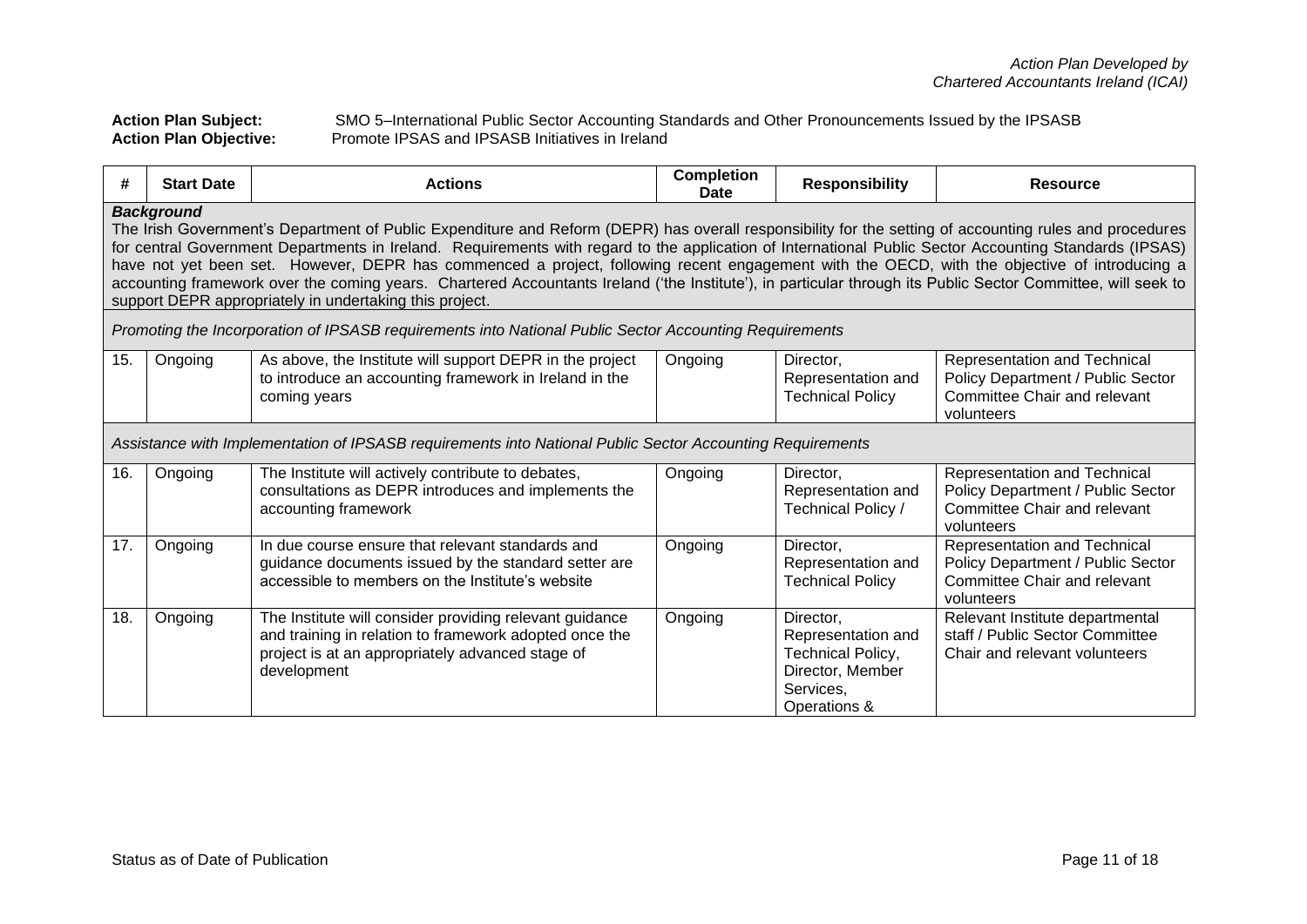# Action Plan Subject: SMO 6 and Investigation and Discipline<br>Action Plan Objective: Ensure the professional conduct arrange **Action Plan Objective:** Ensure the professional conduct arrangements are in line with the provisions of SMO 6

| #   | <b>Start Date</b>                                                                                                                                                                                                                                                                                                                                                                                                                                                                                                                                                                                                                                                                                              | <b>Actions</b>                                                                                                                                                                                                                                                                            | <b>Completion</b><br><b>Date</b> | <b>Responsibility</b>                                                 | <b>Resource</b>                                                                |  |  |  |
|-----|----------------------------------------------------------------------------------------------------------------------------------------------------------------------------------------------------------------------------------------------------------------------------------------------------------------------------------------------------------------------------------------------------------------------------------------------------------------------------------------------------------------------------------------------------------------------------------------------------------------------------------------------------------------------------------------------------------------|-------------------------------------------------------------------------------------------------------------------------------------------------------------------------------------------------------------------------------------------------------------------------------------------|----------------------------------|-----------------------------------------------------------------------|--------------------------------------------------------------------------------|--|--|--|
|     | Background<br>The Institute is responsible for Investigating and Disciplining (I&D) its members. This function is performed by the Institute's Professional Standards<br>Department ('PSD') IAASA overees the Institute's activities in this regard and may also undertake investigations into cases, particularly those of public<br>concern In relation to UK public concern, these are undertaken by the Financial Reporting Council. The Institute's Investigation & Disciplinary mechanisms<br>incorporate the main requirements of SMO6. The Institute regularly provides information and guidance on I&D to its members.<br>Oversight of PSD is exercised by the Chartered Accountants Regulatory Board |                                                                                                                                                                                                                                                                                           |                                  |                                                                       |                                                                                |  |  |  |
|     | <b>Maintaining Ongoing Processes</b>                                                                                                                                                                                                                                                                                                                                                                                                                                                                                                                                                                                                                                                                           |                                                                                                                                                                                                                                                                                           |                                  |                                                                       |                                                                                |  |  |  |
| 19. | January<br>2014                                                                                                                                                                                                                                                                                                                                                                                                                                                                                                                                                                                                                                                                                                | Undertook blank page review of disciplinary processes and produce<br>revised Disciplinary Rules.<br>New Disciplinary Rules introduced mid-2015.                                                                                                                                           | Ongoing                          | PSD, Head of<br>Professional<br>Conduct                               | <b>Director Professional</b><br>Standards, Head of<br>Professional Conduct and |  |  |  |
| 20. | Ongoing                                                                                                                                                                                                                                                                                                                                                                                                                                                                                                                                                                                                                                                                                                        | Revised Guidance issued to coincide with new Disciplinary Bye-<br>laws                                                                                                                                                                                                                    | Ongoing                          | Head of<br>Professional<br>Conduct                                    | <b>Professional Conduct Staff</b><br>and Head of Professional<br>Conduct       |  |  |  |
| 21. | Ongoing                                                                                                                                                                                                                                                                                                                                                                                                                                                                                                                                                                                                                                                                                                        | Liaison with outside bodies (para 10) - Annual training update for<br>staff and Committee members in relation to reporting requirements.<br>All matters requiring report to the Serious Organised Crime<br>Agency/Garda to be reported promptly in accordance with legal<br>requirements. | Ongoing                          | Head of<br>Professional<br>Conduct                                    | <b>Head of Professional</b><br>Conduct                                         |  |  |  |
| 22. | Ongoing                                                                                                                                                                                                                                                                                                                                                                                                                                                                                                                                                                                                                                                                                                        | Initiation of proceedings (para 11) - As required by Bye-Laws                                                                                                                                                                                                                             | Ongoing                          | Head of<br>Professional<br>Conduct                                    | <b>Professional Conduct Staff</b>                                              |  |  |  |
| 23. | Ongoing                                                                                                                                                                                                                                                                                                                                                                                                                                                                                                                                                                                                                                                                                                        | Investigative powers and processes (para 12) - Ensure Disciplinary<br>Bye-law employed where member/firms do not co-operate.                                                                                                                                                              | Ongoing                          | Head of<br>Professional<br>Conduct                                    | <b>Professional Conduct Staff</b>                                              |  |  |  |
| 24. | Ongoing                                                                                                                                                                                                                                                                                                                                                                                                                                                                                                                                                                                                                                                                                                        | Investigative powers and processes (para 13) - Monitor complaints'<br>workload in various divisions and seek additional financial and<br>staffing resources where necessary.<br>Review of resources carried out in 2014/2105. Resourcing                                                  | Ongoing                          | Director,<br>Professional<br>Standards and<br>Head of<br>Professional | As over                                                                        |  |  |  |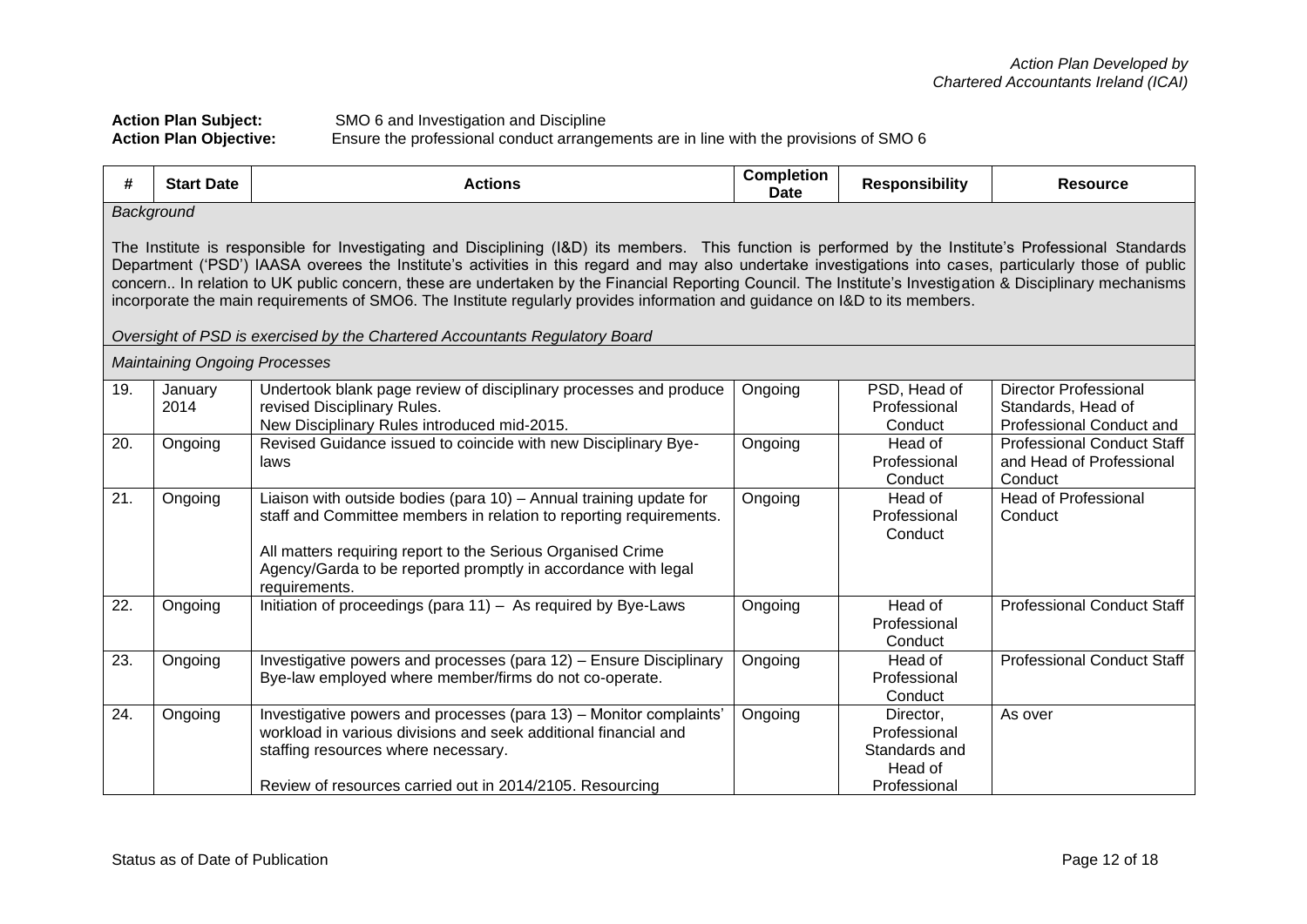| #   | <b>Start Date</b> | <b>Actions</b>                                                                                                                                                                                                                                    | <b>Completion</b><br><b>Date</b> | <b>Responsibility</b>                                                            | <b>Resource</b>                   |
|-----|-------------------|---------------------------------------------------------------------------------------------------------------------------------------------------------------------------------------------------------------------------------------------------|----------------------------------|----------------------------------------------------------------------------------|-----------------------------------|
|     |                   | monitored continuously.                                                                                                                                                                                                                           |                                  | Conduct                                                                          |                                   |
| 25. | Ongoing           | Investigative powers and processes (para 15) - Ensure appropriate<br>guidance given where conflicts of interest arise.                                                                                                                            | Ongoing                          | Director,<br>Professional<br>Standards and<br>Head of<br>Professional<br>Conduct | As over                           |
| 26. | Ongoing           | Investigative powers and processes (para 18) - Procure Annual<br>Report from Reviewers of Complaints.                                                                                                                                             | Ongoing                          | Head of<br>Professional<br>Conduct                                               | As over                           |
| 27. | Ongoing           | The disciplinary process (para 19) - Conduct annual review of<br>committee membership to ensure terms of office adhered to and<br>appropriate levels and range of skills maintained.                                                              | Ongoing                          | Director,<br>Professional<br>Standards and<br>Board of CARB                      | As over                           |
| 28. | Ongoing           | Disciplinary process (para 22) - Emphasis requirements for<br>independence in training sessions for new committee members and<br>undertake periodic reviews of committee handbooks.                                                               | Ongoing                          | Director,<br>Professional<br>Standards and<br>Head of<br>Professional<br>Conduct | As over                           |
| 29. | Ongoing           | Administrative processes (paras 25 & 26) - Develop procedure to<br>Monitor on a quarterly basis elapsed times of cases both in<br>investigation and where formal complaints have been laid.<br>New Case management system currently being sourced | ongoing                          | Head of<br>Professional<br>Conduct                                               | <b>Professional Conduct Staff</b> |
| 30. | Ongoing           | Administrative processes (para 30) - Procedures manuals to<br>include reference to employees' obligations under their contracts of<br>employment.                                                                                                 | ongoing                          | Head of<br>Professional<br>Conduct                                               | <b>Professional Conduct Staff</b> |
| 31. | Ongoing           | Administrative processes (para 33) - Documents to be retained<br>during the lifetime of cases and throughout prescribed retention<br>period.                                                                                                      | Ongoing                          | Head of<br>Professional<br>Conduct                                               | <b>Professional Conduct Staff</b> |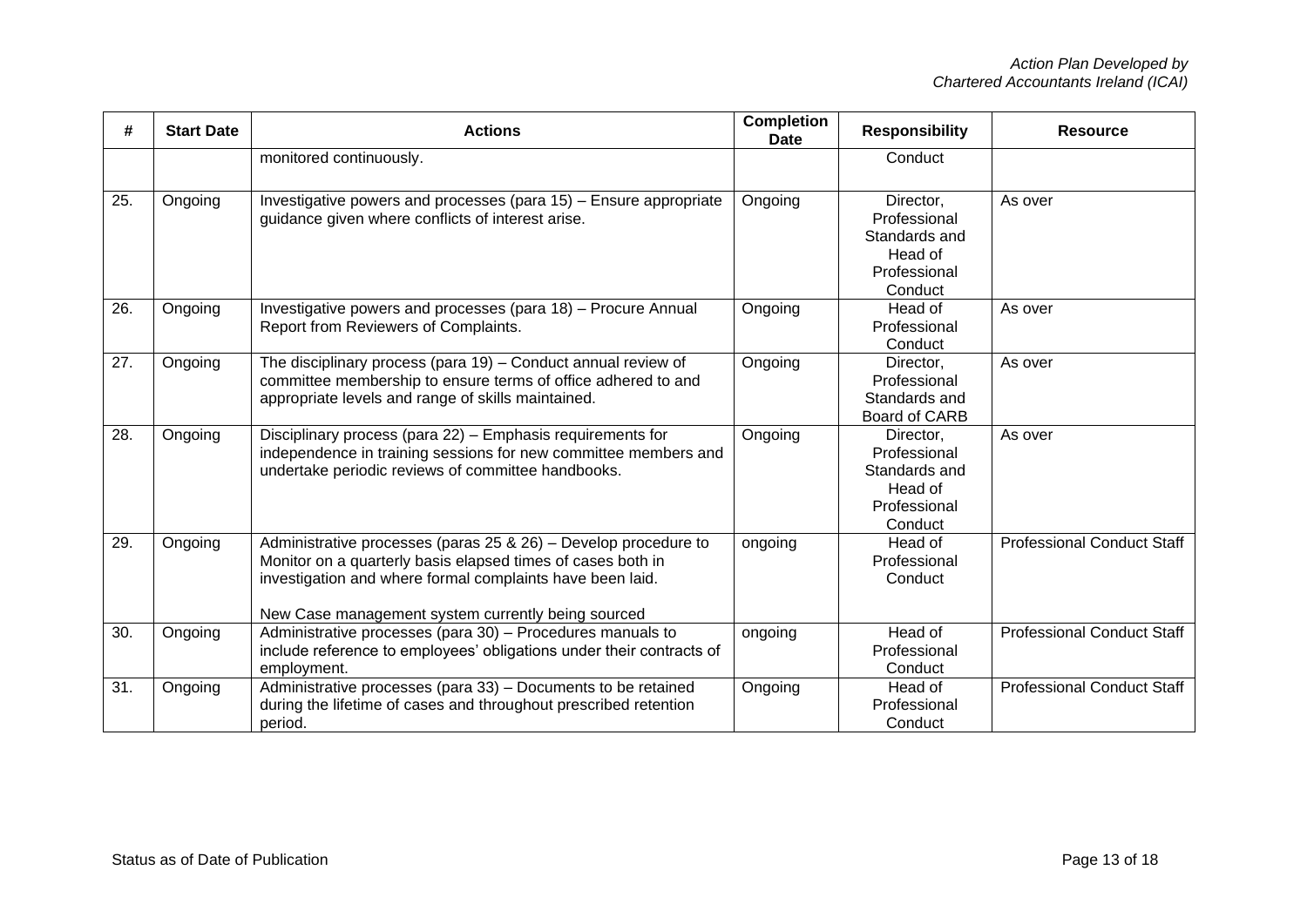# **Main Requirements of SMO 6**

|    | <b>Requirements</b>                                                                                                                 | Y | N | <b>Partially</b> | <b>Comments</b> |
|----|-------------------------------------------------------------------------------------------------------------------------------------|---|---|------------------|-----------------|
|    | Scope of the system                                                                                                                 |   |   |                  |                 |
| 1. | A system of investigation, discipline and appeals exists for the<br>accountancy profession. The system is operational.              |   |   |                  |                 |
| 2. | Information about the types of misconduct which may bring<br>about investigative actions is publicly available.                     |   |   |                  |                 |
|    | <b>Initiation of Proceedings</b>                                                                                                    |   |   |                  |                 |
| 3. | Both a "complaints-based" and an "information-based"<br>approach are adopted.                                                       |   |   |                  |                 |
| 4. | Link with the results of QA reviews has been established.                                                                           |   |   |                  |                 |
|    | <b>Investigative process</b>                                                                                                        |   |   |                  |                 |
| 5. | A committee or similar<br>body exists for<br>performing<br>investigations.                                                          |   |   |                  |                 |
| 6. | Members of a committee are independent of the subject of the<br>investigation and other related parties.                            |   |   |                  |                 |
|    | <b>Disciplinary process</b>                                                                                                         |   |   |                  |                 |
| 7. | A separate disciplinary committee/entity exists to make<br>disciplinary decisions on referrals from the investigation<br>committee. |   |   |                  |                 |
| 8. | Members of the committee/entity<br>include<br>professional<br>accountants as well as non-accountants.                               |   |   |                  |                 |
| 9. | The tribunal exhibits independence of the subject of the<br>investigation and other related parties.                                |   |   |                  |                 |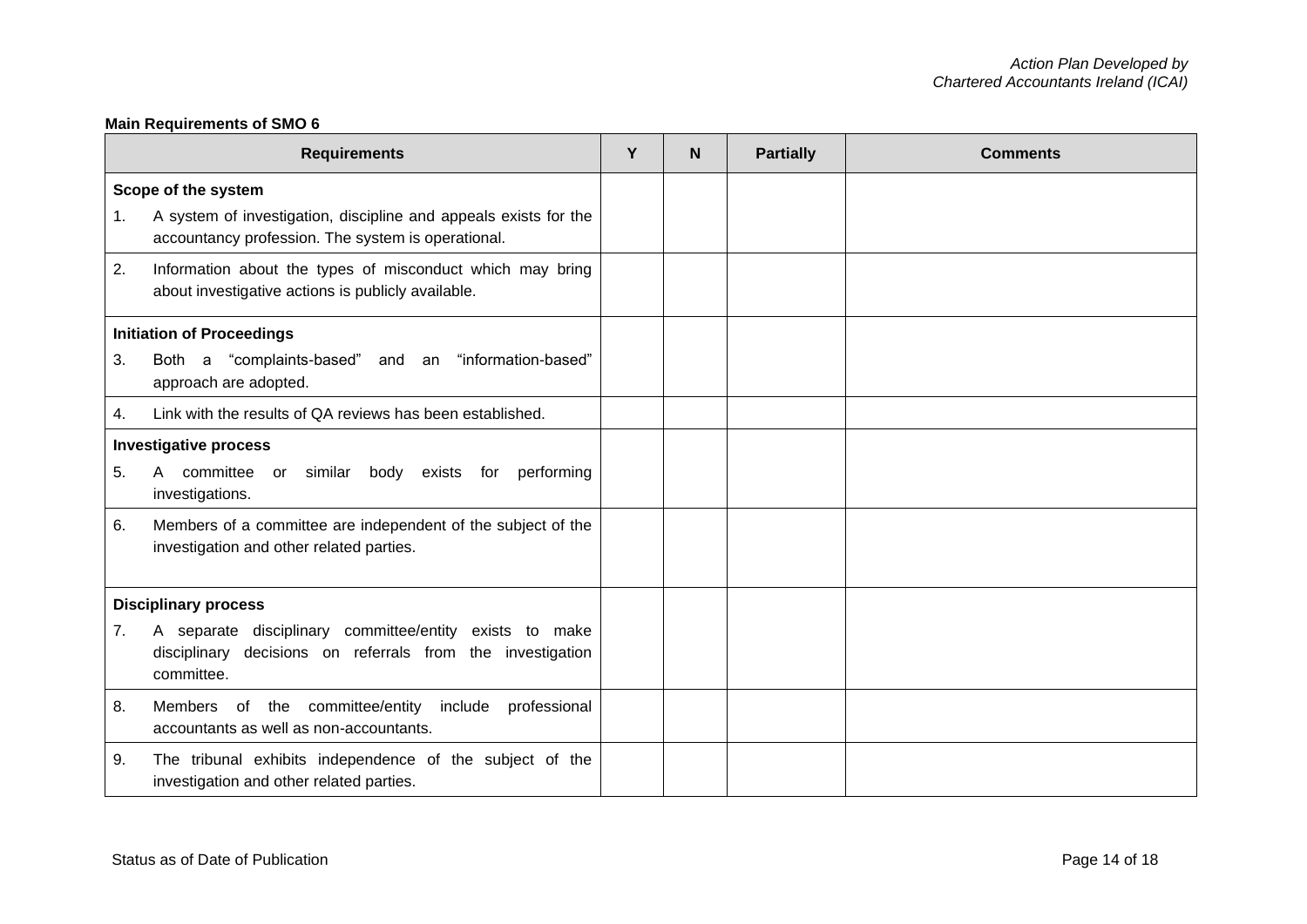|     | <b>Requirements</b>                                                                                                                                                                                                                                  | Y | N | <b>Partially</b> | <b>Comments</b> |
|-----|------------------------------------------------------------------------------------------------------------------------------------------------------------------------------------------------------------------------------------------------------|---|---|------------------|-----------------|
|     | <b>Sanctions</b>                                                                                                                                                                                                                                     |   |   |                  |                 |
| 10. | The disciplinary system allows imposing an extensive range of<br>penalties. It is particularly important to include (a) loss of<br>professional designation; (b) restriction and removal of<br>practicing rights; and (c) exclusion from membership. |   |   |                  |                 |
|     | Rights of representation and appeal                                                                                                                                                                                                                  |   |   |                  |                 |
| 11. | A third appeals body exists which is separate from both the<br>disciplinary committee and investigative committee.                                                                                                                                   |   |   |                  |                 |
|     | <b>Administrative Processes</b>                                                                                                                                                                                                                      |   |   |                  |                 |
| 12. | Timeframe targets for disposal of all cases are set.                                                                                                                                                                                                 |   |   |                  |                 |
| 13. | Tracking mechanisms to monitor progress in investigation and<br>discipline and related procedures are established.                                                                                                                                   |   |   |                  |                 |
| 14. | Records of investigations and disciplinary processes are<br>established.                                                                                                                                                                             |   |   |                  |                 |
|     | <b>Public Interest Considerations</b>                                                                                                                                                                                                                |   |   |                  |                 |
| 15. | Activities are supported to ensure that the public is aware that<br>an investigative and disciplinary system exists in the<br>jurisdiction.                                                                                                          |   |   |                  |                 |
| 16. | A process for the independent review of complaints on which<br>there was no follow-up is established.                                                                                                                                                |   |   |                  |                 |
| 17. | The results of the investigative and disciplinary proceedings are<br>made available to the public.                                                                                                                                                   |   |   |                  |                 |
|     | <b>Liaison with Outside Bodies</b>                                                                                                                                                                                                                   |   |   |                  |                 |
|     | 18. There is an appropriate process for liaison with outside bodies                                                                                                                                                                                  |   |   |                  |                 |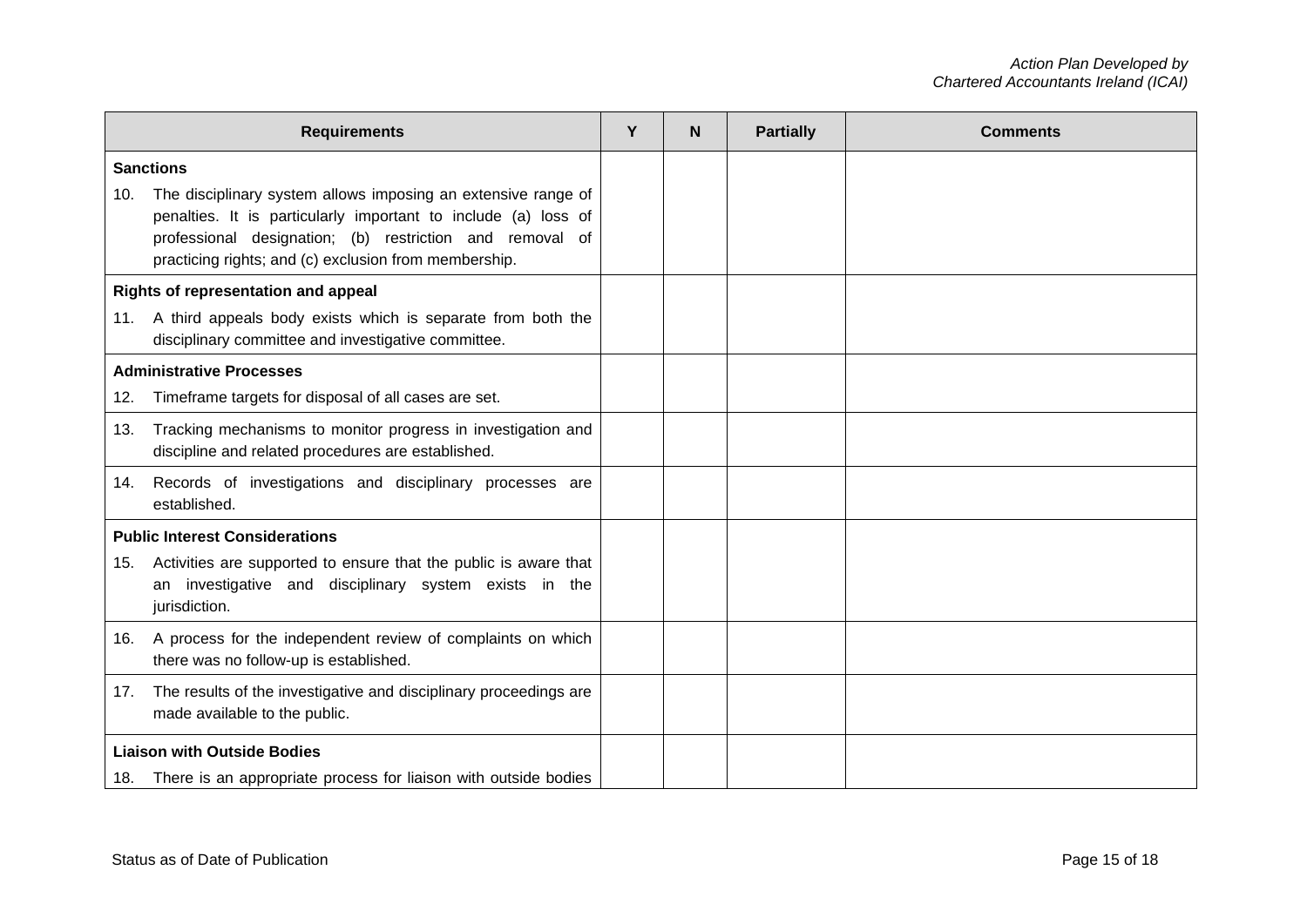| <b>Requirements</b>                                                                                                              | N | <b>Partially</b> | <b>Comments</b> |
|----------------------------------------------------------------------------------------------------------------------------------|---|------------------|-----------------|
| on possible involvement in serious crimes and offences.                                                                          |   |                  |                 |
| Regular review of implementation and effectiveness                                                                               |   |                  |                 |
| Regular review of implementation and effectiveness of the<br>19.<br>system are performed and corrective actions are implemented. |   |                  |                 |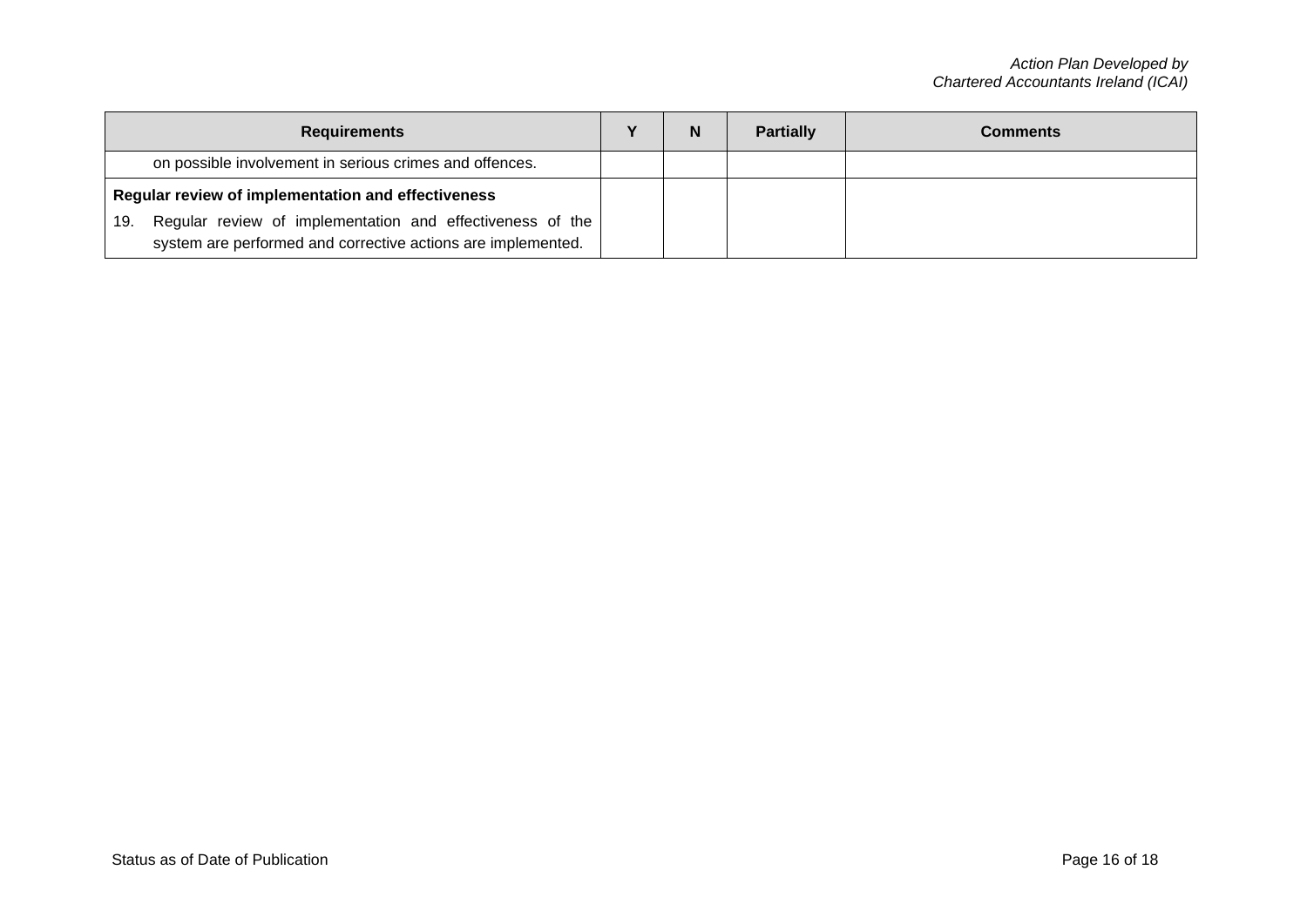# **Action Plan Subject:** SMO 7–International Financial Reporting Standards and Other Pronouncements issued by the IASB **Action Plan Objective:** Raise awareness and support the use of IFRS

| #   | <b>Start Date</b>                                                                                                                                                                                                                                                                                                                                                                                                                                                                                                                                                                         | <b>Actions</b>                                                                                                                              | <b>Completion</b><br><b>Date</b> | <b>Responsibility</b>                                     | <b>Resource</b>                                                              |  |  |  |
|-----|-------------------------------------------------------------------------------------------------------------------------------------------------------------------------------------------------------------------------------------------------------------------------------------------------------------------------------------------------------------------------------------------------------------------------------------------------------------------------------------------------------------------------------------------------------------------------------------------|---------------------------------------------------------------------------------------------------------------------------------------------|----------------------------------|-----------------------------------------------------------|------------------------------------------------------------------------------|--|--|--|
|     | <b>Background</b>                                                                                                                                                                                                                                                                                                                                                                                                                                                                                                                                                                         |                                                                                                                                             |                                  |                                                           |                                                                              |  |  |  |
|     | By virtue of the IAS Regulation (Regulation (EC) No.1606/2002), the consolidated financial statements of companies with debt or equity securities listed on a<br>regulated EU market, e.g. the main market of the Irish Stock Exchange, are required to be prepared in accordance with EU adopted IFRS. For other financial<br>statements, sections 290 and 293 of the Companies Act 2014 permit a choice, subject to certain exceptions, as to whether to prepare 'Companies Act<br>financial statements' or 'IFRS financial statements'.                                                |                                                                                                                                             |                                  |                                                           |                                                                              |  |  |  |
|     | The UK Financial Reporting Council (FRC) is prescribed under the Companies Act 2014 as a body that issues statements of accounting standards, i.e. the<br>FRC issues Irish GAAP standards, used to prepare 'Companies Act Financial Statements' in accordance with the law. These FRC standards were based in<br>the first instance on the IFRS for SMEs issued by the IASB, but with amendments for use in Ireland and the UK. Chartered Accountants Ireland assists the<br>FRC in ensuring that Irish company law accounting requirements are appropriately reflected in the standards. |                                                                                                                                             |                                  |                                                           |                                                                              |  |  |  |
|     |                                                                                                                                                                                                                                                                                                                                                                                                                                                                                                                                                                                           | Commenting on IASB Exposure Drafts and Discussion Papers                                                                                    |                                  |                                                           |                                                                              |  |  |  |
| 32. | On-going                                                                                                                                                                                                                                                                                                                                                                                                                                                                                                                                                                                  | New IASB proposals highlighted via Chartered Accountants<br>Ireland journals and eBulletins.                                                | Ongoing                          | Director, Representation<br>and Technical Policy          | <b>Chartered Accountants</b><br><b>Ireland Technical Staff</b>               |  |  |  |
| 33. | On-going                                                                                                                                                                                                                                                                                                                                                                                                                                                                                                                                                                                  | IASB and IFRS Interpretations Committee proposals<br>responded to by Chartered Accountants Ireland technical<br>committees.                 | Ongoing                          | Director, Representation<br>and Technical Policy          | <b>Chartered Accountants</b><br><b>Ireland Technical</b><br>Staff/volunteers |  |  |  |
| 34. | Occasional                                                                                                                                                                                                                                                                                                                                                                                                                                                                                                                                                                                | Attendance by IASB Board members and staff at ICAI<br>hosted events to discuss IASB issues.                                                 | Occasional                       | Director, Representation<br>and Technical Policy          | <b>Chartered Accountants</b><br><b>Ireland Technical Staff</b>               |  |  |  |
|     |                                                                                                                                                                                                                                                                                                                                                                                                                                                                                                                                                                                           | Assisting Irish Government re IFRS in Ireland                                                                                               |                                  |                                                           |                                                                              |  |  |  |
| 35. | As required                                                                                                                                                                                                                                                                                                                                                                                                                                                                                                                                                                               | Ongoing advice to Irish government on necessary<br>amendments to Irish Company Law due to new IFRS<br>requirements, where this is required. | As required                      | Director, Representation<br>and Technical Policy          | <b>Chartered Accountants</b><br><b>Ireland Technical</b><br>Staff/volunteers |  |  |  |
|     | Assisting with Implementation of IFRS                                                                                                                                                                                                                                                                                                                                                                                                                                                                                                                                                     |                                                                                                                                             |                                  |                                                           |                                                                              |  |  |  |
| 36. | On-going                                                                                                                                                                                                                                                                                                                                                                                                                                                                                                                                                                                  | Chartered Accountants Ireland continues to provide a<br>diploma in IFRS and IFRS related CPD courses.                                       | Ongoing                          | Director, Member<br>Services, Operations &<br>Development | Institute Life Long<br>Learning Team/ lecturers                              |  |  |  |